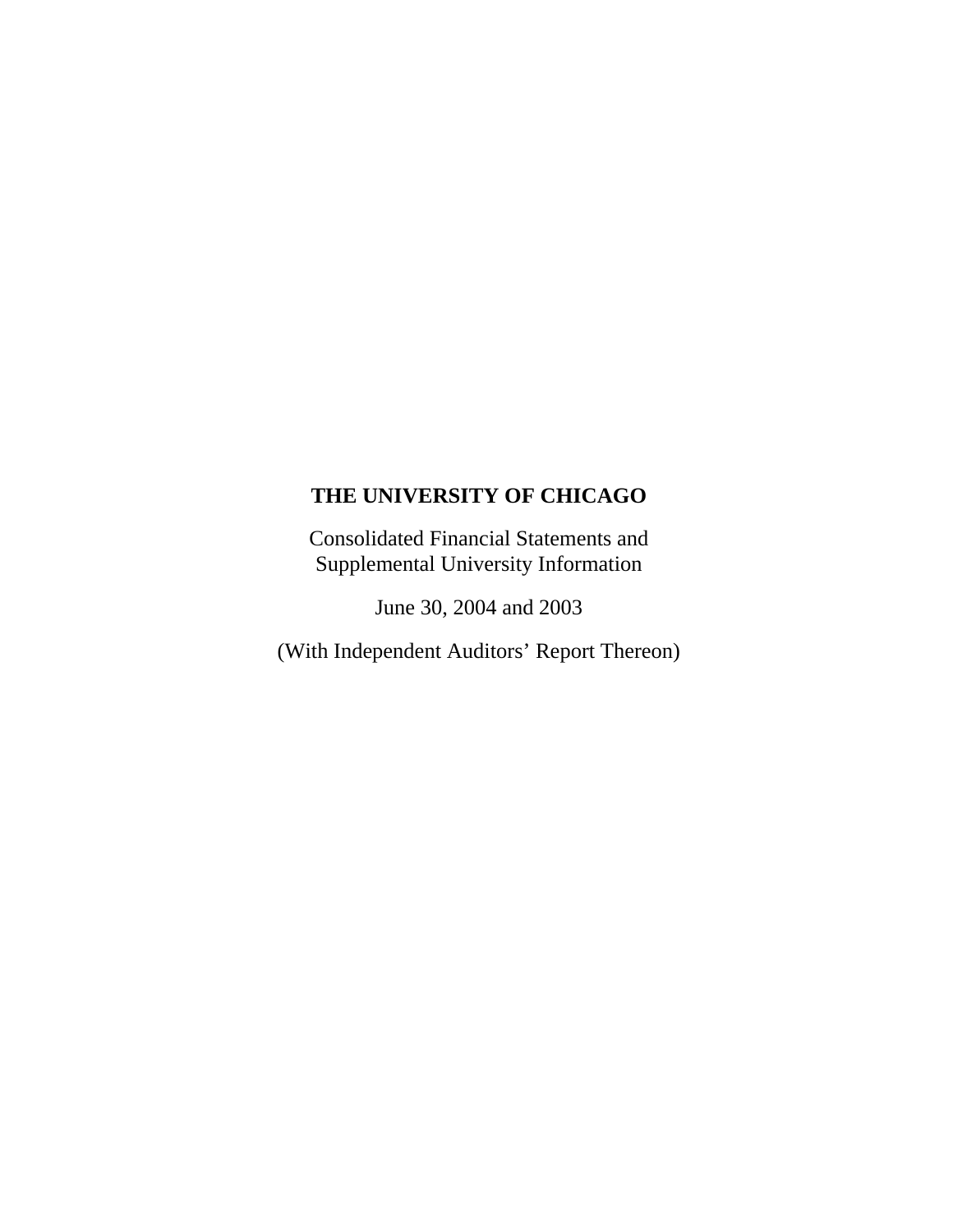#### **Management Responsibility for Financial Statements**

The management of The University of Chicago (University) is responsible for the preparation, integrity, and fair presentation of the consolidated financial statements. The financial statements, presented on pages 3 to 29, have been prepared in conformity with generally accepted accounting principles and, as such, include amounts based on judgments and estimates by management.

The consolidated financial statements have been audited by the independent accounting firm KPMG LLP, which was given unrestricted access to all financial records and related data, including minutes of all meetings of trustees. KPMG did not audit the financial statements of The University of Chicago Hospitals (Hospitals) and their opinion, insofar as it relates to the amounts included for the Hospitals, is based solely on the report of PricewaterhouseCoopers, the independent auditors for the Hospitals. The University believes that all representations made to KPMG during their audit were valid and appropriate. KPMG's audit opinion is presented on page 2.

The University maintains a system of internal controls over financial reporting, which is designed to provide reasonable assurance to the University's management and Board of Trustees regarding the preparation of reliable published financial statements. Such controls are maintained by the establishment and communication of accounting and financial policies and procedures, by the selection and training of qualified personnel, and by an internal audit program designed to identify internal control weakness in order to permit management to take appropriate corrective action on a timely basis. There are, however, inherent limitations in the effectiveness of any system of internal control, including the possibility of human error and the circumvention of controls. Accordingly, even an effective internal control system can provide only reasonable assurance with respect to financial statement preparation.

The Trustees of The University of Chicago, through its Audit Committee comprised of trustees not employed by the University, are responsible for engaging the independent accountants and meeting with management, internal auditors, and the independent accountants to ensure that each is carrying out their responsibilities. Both internal auditors and the independent accountants have full and free access to the Audit Committee.

Donald J. Reaves William J. Hogan, Jr. Vice President for Administration Comptroller and Chief Financial Officer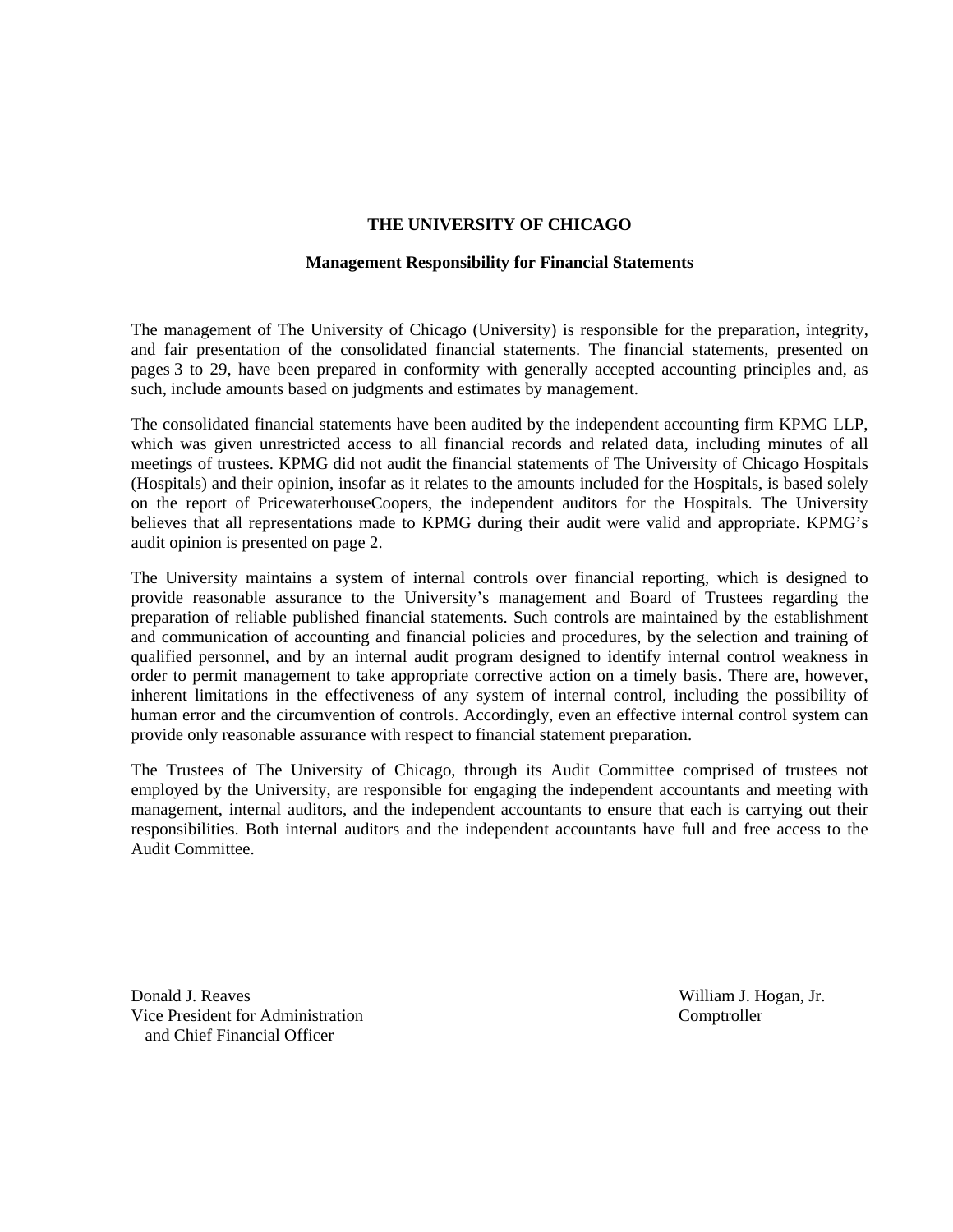

 *KPMG LLP* 303 East Wacker Drive Chicago, IL 60601-5212

## **Independent Auditors' Report**

The Board of Trustees The University of Chicago:

We have audited the accompanying consolidated balance sheets of The University of Chicago as of June 30, 2004 and 2003, and the related consolidated statements of activities and cash flows for the years then ended. These consolidated financial statements are the responsibility of the University's management. Our responsibility is to express an opinion on these consolidated financial statements based on our audits. We did not audit the financial statements of The University of Chicago Hospitals (the Hospitals), which statements reflect total assets constituting 16% and 17% and total operating revenue constituting 38% of the related consolidated totals in 2004 and 2003. Our opinion, insofar as it relates to the amounts included for the Hospitals, is based solely on the report of other auditors.

We conducted our audits in accordance with auditing standards generally accepted in the United States of America. Those standards require that we plan and perform the audit to obtain reasonable assurance about whether the financial statements are free of material misstatement. An audit includes examining, on a test basis, evidence supporting the amounts and disclosures in the financial statements. An audit also includes assessing the accounting principles used and significant estimates made by management, as well as evaluating the overall financial statement presentation. We believe that our audits and the report of the other auditors provide a reasonable basis for our opinion.

In our opinion, based on our audits and the report of the other auditors, the consolidated financial statements referred to above present fairly, in all material respects, the financial position of The University of Chicago as of June 30, 2004 and 2003, and the changes in its net assets and its cash flows for the years then ended in conformity with accounting principles generally accepted in the United States of America.

Our audits were made for the purpose of forming an opinion on the basic consolidated financial statements taken as a whole. The supplementary information included in schedules 1 and 2 is presented for purposes of additional analysis and is not a required part of the basic consolidated financial statements. Such information has been subjected to the auditing procedures applied in the audits of the basic consolidated financial statements and, in our opinion, is fairly stated in all material respects in relation to the basic consolidated financial statements taken as a whole.

KPMG LLP



September 15, 2004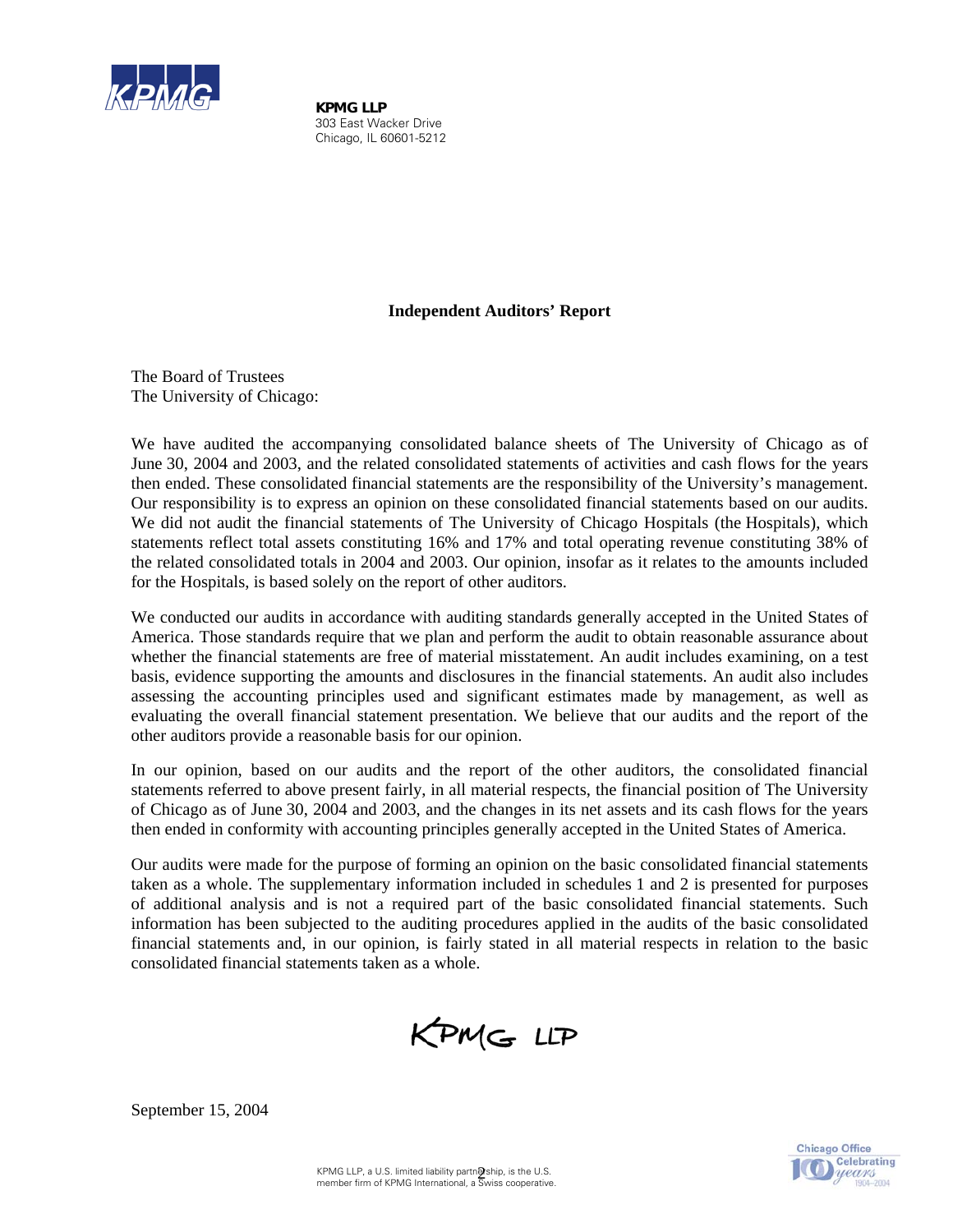Consolidated Statements of Activities

Years ended June 30, 2004 and 2003

(In thousands of dollars)

|                                                   |                   | 2003             |                     |                     |
|---------------------------------------------------|-------------------|------------------|---------------------|---------------------|
|                                                   | <b>University</b> | <b>Hospitals</b> | <b>Consolidated</b> | <b>Consolidated</b> |
| Changes in unrestricted net assets:               |                   |                  |                     |                     |
| Operating:                                        |                   |                  |                     |                     |
| Revenue:                                          |                   |                  |                     |                     |
| Tuition and fees - gross<br>Less:                 | \$<br>393,186     |                  | 393,186             | 364,765             |
| Undergraduate student aid                         | (43, 223)         |                  | (43,223)            | (37, 777)           |
| Graduate student aid                              | (122,940)         |                  | (122,940)           | (114, 881)          |
| Tuition and fees – net                            | 227,023           |                  | 227,023             | 212,107             |
| Government grants and contracts                   | 286,350           |                  | 286,350             | 254,338             |
| Private gifts, grants, and contracts              | 83.948            | 374              | 84,322              | 89,014              |
| Endowment payout                                  | 179,379           | 7,322            | 186,701             | 175,242             |
| Earnings on other investments                     | 4,406             | 8,895            | 13,301              | 21,642              |
| Patient care                                      | 147,211           | 678,704          | 825,915             | 784,367             |
| Auxiliaries                                       | 160,387           |                  | 160,387             | 143,157             |
| Other income                                      | 118,226           | 30,995           | 149,221             | 130,183             |
| Total operating revenue                           | 1,206,930         | 726,290          | 1,933,220           | 1,810,050           |
| Expenses:                                         |                   |                  |                     |                     |
| Compensation:                                     |                   |                  |                     |                     |
| Academic salaries                                 | 311,348           |                  | 311,348             | 299,860             |
| Staff salaries                                    | 275,118           | 297.268          | 572,386             | 536,539             |
| <b>Benefits</b>                                   | 130,086           | 56,923           | 187,009             | 174,368             |
| Total compensation                                | 716,552           | 354,191          | 1,070,743           | 1,010,767           |
| Other operating expenses:                         |                   |                  |                     |                     |
| Utilities, alterations, and repairs               | 32,777            | 19,946           | 52,723              | 47,126              |
| Depreciation                                      | 68,635            | 40,830           | 109,465             | 98,461              |
| Interest                                          | 22,739            | 11,005           | 33,744              | 37,434              |
| Supplies, services, and other                     | 314,109           | 227,335          | 541,444             | 479,076             |
| Insurance                                         | 24,745            | 17,212           | 41,957              | 26,053              |
| Total other operating expenses                    | 463,005           | 316,328          | 779,333             | 688,150             |
| Total operating expenses                          | 1,179,557         | 670,519          | 1,850,076           | 1,698,917           |
| Excess of operating revenue                       |                   |                  |                     |                     |
| over expenses                                     | 27,373            | 55,771           | 83,144              | 111,133             |
| Loss from operation and sale of                   |                   |                  |                     |                     |
| discontinued units                                |                   | 916              | 916                 | 155                 |
| Excess of operating revenue                       |                   |                  |                     |                     |
| over expenses and loss from<br>discontinued units |                   |                  |                     |                     |
|                                                   | 27,373            | 54,855           | 82,228              | 110,978             |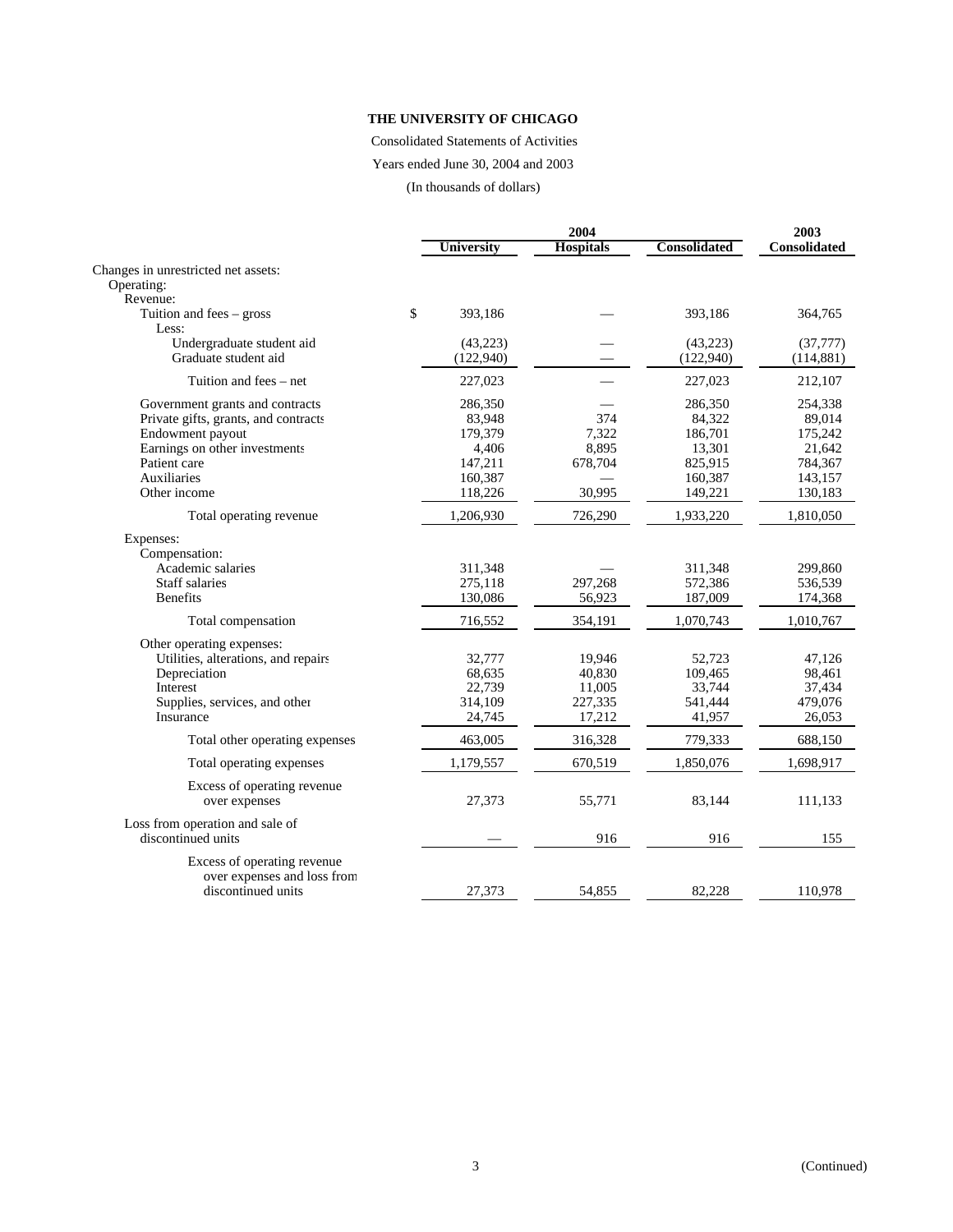#### Consolidated Statements of Activities

Years ended June 30, 2004 and 2003

(In thousands of dollars)

|                                                                   |                 | 2003             |                     |                     |
|-------------------------------------------------------------------|-----------------|------------------|---------------------|---------------------|
|                                                                   | University      | <b>Hospitals</b> | <b>Consolidated</b> | <b>Consolidated</b> |
| Changes in unrestricted net assets:<br>Nonoperating:              |                 |                  |                     |                     |
| Investment gains (losses)                                         | \$<br>312,098   | 30,581           | 342,679             | (91, 411)           |
| Minimum pension liability adjustment                              | 62,499          | 3,175            | 65,674              | (71, 658)           |
| Other, net                                                        | (9,731)         | (14, 625)        | (24, 356)           | (35,671)            |
| Change in unrestricted net assets<br>from nonoperating activities | 364,866         | 19,131           | 383,997             | (198,740)           |
| Increase (decrease) in<br>unrestricted net assets                 | 392,239         | 73,986           | 466,225             | (87,762)            |
| Changes in temporarily restricted net assets:                     |                 |                  |                     |                     |
| Private gifts                                                     | 43,266          | 2,736            | 46,002              | 76,345              |
| Endowment payout                                                  | 225             |                  | 225                 | 192                 |
| Investment gains                                                  | 1,925           |                  | 1,925               | 234                 |
| Other, net                                                        | (45, 124)       | (1,391)          | (46, 515)           | (46,073)            |
| Increase in temporarily                                           |                 |                  |                     |                     |
| restricted net assets                                             | 292             | 1,345            | 1,637               | 30,698              |
| Changes in permanently restricted net assets:                     |                 |                  |                     |                     |
| Private gifts                                                     | 45,357          | 360              | 45,717              | 29,583              |
| Endowment payout                                                  | 2,244           |                  | 2,244               | 2,019               |
| Investment gains (losses)                                         | 3,131           |                  | 3,131               | (1,041)             |
| Other, net                                                        | 10,328          |                  | 10,328              | 3,985               |
| Increase in permanently restricted                                |                 |                  |                     |                     |
| net assets                                                        | 61,060          | 360              | 61,420              | 34,546              |
| Increase (decrease) in net assets                                 | 453,591         | 75,691           | 529,282             | (22, 518)           |
| Net assets at beginning of year                                   | 3,735,249       | 407,181          | 4,142,430           | 4,164,948           |
| Net assets at end of year                                         | \$<br>4,188,840 | 482,872          | 4,671,712           | 4,142,430           |

See accompanying notes to consolidated financial statements.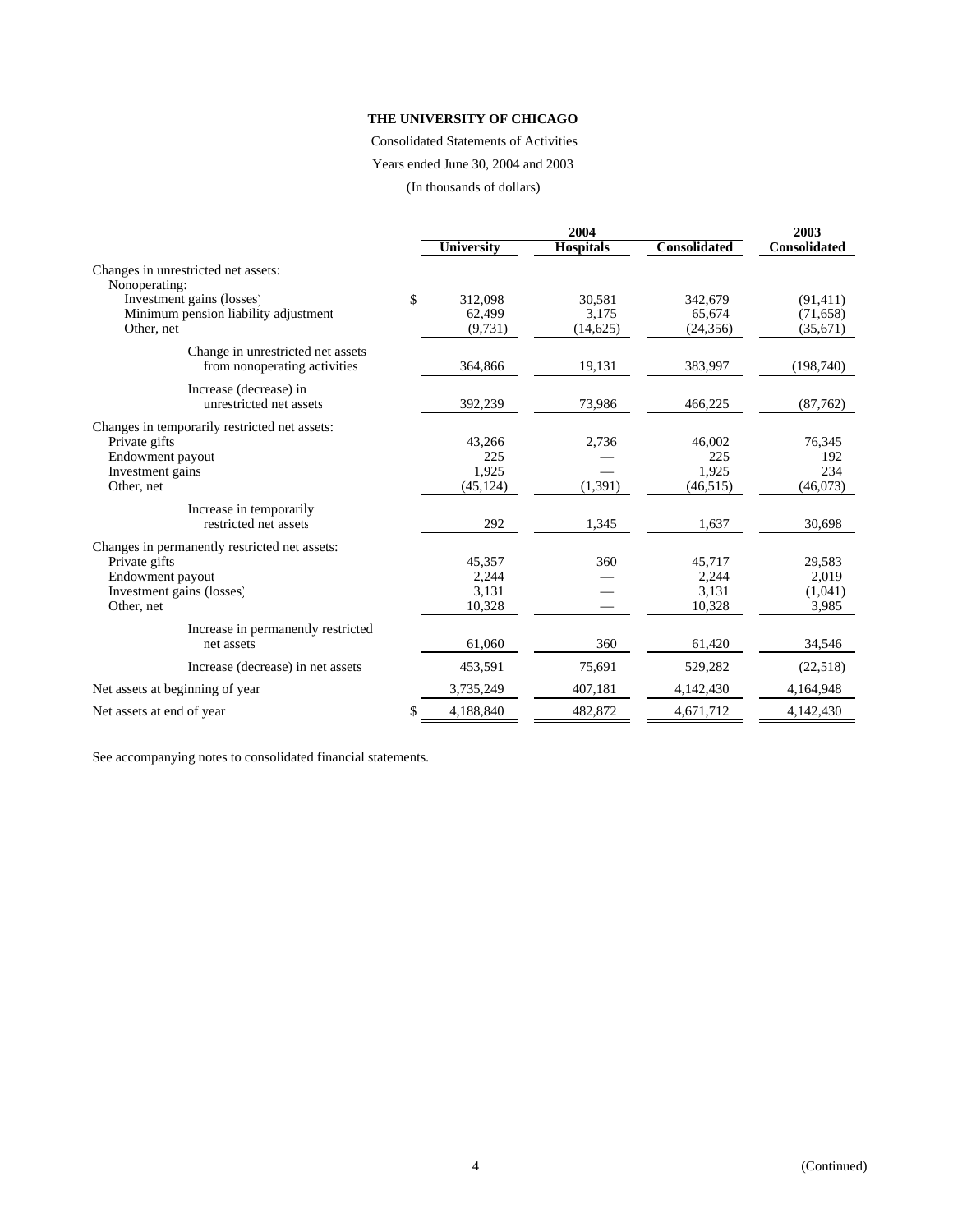Consolidated Balance Sheets June 30, 2004 and 2003

(In thousands of dollars)

|                                          |                 | 2004             |                     | 2003                |
|------------------------------------------|-----------------|------------------|---------------------|---------------------|
| <b>Assets</b>                            | University      | <b>Hospitals</b> | <b>Consolidated</b> | <b>Consolidated</b> |
| Cash and cash equivalents                | \$              | 51,483           | 51,483              | 60,781              |
| Notes and accounts receivable            | 209,087         | 102,404          | 311,491             | 325,801             |
| Collateral held for securities loaned    | 288,662         |                  | 288,662             | 283,435             |
| Inventories                              | 8,670           | 3,630            | 12,300              | 12,821              |
| Prepaid expenses and other assets        | 55,923          | 48,738           | 104,661             | 69,538              |
| Pledges receivable                       | 132,994         | 26,370           | 159.364             | 164,772             |
| Investments                              | 4,015,534       | 426,763          | 4,442,297           | 3,889,268           |
| Land, buildings, equipment, and books    | 1,113,460       | 412,417          | 1,525,877           | 1,303,870           |
| <b>Total</b> assets                      | \$<br>5,824,330 | 1,071,805        | 6,896,135           | 6,110,286           |
| <b>Liabilities and Net Assets</b>        |                 |                  |                     |                     |
| Liabilities:                             |                 |                  |                     |                     |
| Accounts payable and accrued expenses    | \$<br>205,778   | 226,166          | 431,944             | 390,797             |
| Deferred revenue                         | 60,320          |                  | 60,320              | 68,681              |
| Payable under securities loan agreements | 288,662         |                  | 288,662             | 283,435             |
| Assets held in custody for others        | 24,302          |                  | 24,302              | 21,216              |
| Self-insurance liability                 | 147,321         | 6,746            | 154,067             | 138,412             |
| Notes and bonds payable                  | 869,955         | 356,021          | 1,225,976           | 1,026,345           |
| Refundable U.S. Government               |                 |                  |                     |                     |
| student loan funds                       | 39,152          |                  | 39,152              | 38,970              |
| <b>Total liabilities</b>                 | 1,635,490       | 588,933          | 2,224,423           | 1,967,856           |
| Net assets:                              |                 |                  |                     |                     |
| Unrestricted                             | 3,096,745       | 428,270          | 3,525,015           | 3,058,790           |
| Temporarily restricted                   | 286,404         | 48,938           | 335,342             | 333.705             |
| Permanently restricted                   | 805,691         | 5,664            | 811,355             | 749,935             |
| Total net assets                         | 4,188,840       | 482,872          | 4,671,712           | 4,142,430           |
| Total liabilities and net assets         | \$<br>5,824,330 | 1,071,805        | 6,896,135           | 6,110,286           |

See accompanying notes to consolidated financial statements.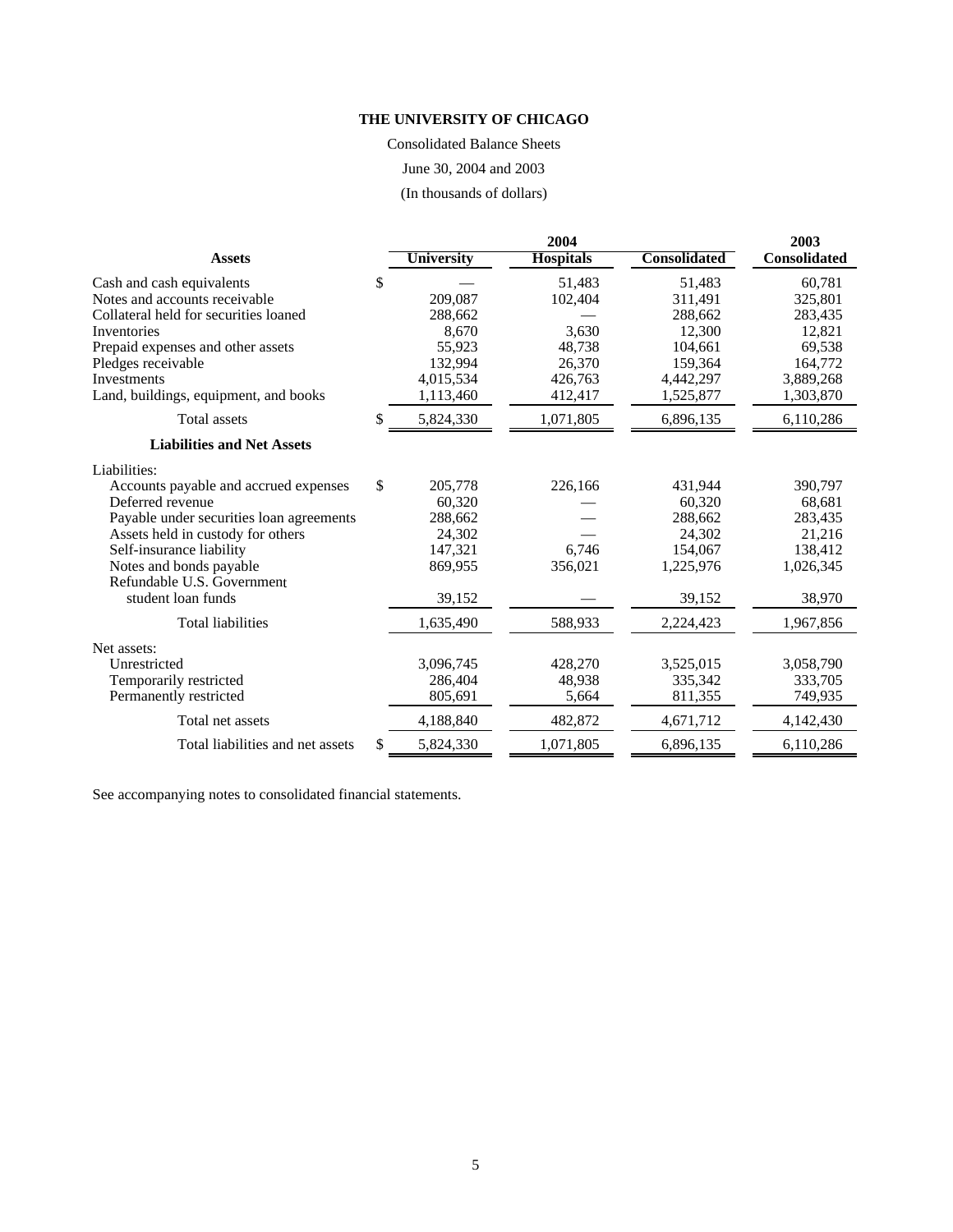Consolidated Statements of Cash Flows

Years ended June 30, 2004 and 2003

(In thousands of dollars)

|                                                                                                       | Universitv       | 2004<br><b>Hospitals</b> | Consolidated     | 2003<br><b>Consolidated</b> |
|-------------------------------------------------------------------------------------------------------|------------------|--------------------------|------------------|-----------------------------|
|                                                                                                       |                  |                          |                  |                             |
| Cash flows from operating activities:<br>Increase (decrease) in net assets from continuing operations | \$<br>453,591    | 75,691                   | 529,282          | (22,518)                    |
| Adjustments to reconcile increase (decrease) in net assets                                            |                  |                          |                  |                             |
| to net cash provided by operating activities:                                                         |                  |                          |                  |                             |
| Depreciation                                                                                          | 68,635           | 40,830                   | 109,465          | 98,461                      |
| Net gain on investments                                                                               | (433, 017)       | (25.915)                 | (458, 932)       | (29, 884)                   |
| Private gifts and grants restricted for long-term investment                                          | (88, 623)        | (3,096)                  | (91, 719)        | (105, 928)                  |
| Other nonoperating changes                                                                            | 42,058           | 11,707                   | 53,765           | 74,961                      |
| Pension (income) expense                                                                              | 11,499           |                          | 11,499           | (573)                       |
| Minimum pension liability adjustment                                                                  | (62, 499)        | (3,175)                  | (65, 674)        | 71,658                      |
| Changes in assets and liabilities:                                                                    |                  |                          |                  |                             |
| Notes and accounts receivable                                                                         | (4,792)          | 11,388                   | 6.596            | 18.438                      |
| Prepaid expenses and other assets                                                                     | 24,334<br>47,237 | (2, 331)                 | 22,003<br>44,070 | (4,642)                     |
| Accounts payable and other liabilities<br>Self-insurance liability                                    | 14,997           | (3,167)<br>658           | 15,655           | (5,737)<br>29,721           |
|                                                                                                       |                  |                          |                  |                             |
| Total adjustments                                                                                     | (380, 171)       | 26,899                   | (353, 272)       | 146,475                     |
| Net cash provided by operating activities                                                             | 73,420           | 102,590                  | 176,010          | 123,957                     |
| Cash flows from investing activities:                                                                 |                  |                          |                  |                             |
| Purchase of investments                                                                               | (818, 680)       | (243,975)                | (1,062,655)      | (436,915)                   |
| Proceeds from sale of investments                                                                     | 714,109          | 250,848                  | 964,957          | 583,135                     |
| Acquisition of land, buildings, equipment, and books                                                  | (256, 234)       | (92,160)                 | (348, 394)       | (248, 460)                  |
| Disposal of land, buildings, equipment, and books                                                     | 16,541           |                          | 16,541           | 5,998                       |
| Loans disbursed                                                                                       | (63, 112)        |                          | (63, 112)        | (57, 432)                   |
| Principal collected on loans                                                                          | 70,826           |                          | 70,826           | 54,998                      |
| Proceeds from sale of discontinued operations                                                         |                  | 1,000                    | 1,000            |                             |
| Net cash used in investing activities                                                                 | (336, 550)       | (84, 287)                | (420, 837)       | (98, 676)                   |
| Cash flows from financing activities:                                                                 |                  |                          |                  |                             |
| Proceeds from issuance of notes and bonds payable                                                     | 310,880          | 70,256                   | 381.136          | 51.367                      |
| Principal payments on notes and bonds payable                                                         | (108, 589)       | (77,087)                 | (185, 676)       | (76, 028)                   |
| Proceeds from private gifts and grants restricted                                                     |                  |                          |                  |                             |
| for long-term investment                                                                              | 85,756           | 11,371                   | 97,127           | 104,516                     |
| Other nonoperating changes                                                                            | (42,058)         | (15,000)                 | (57,058)         | (75, 178)                   |
| Net cash provided by (used in) financing activities                                                   | 245,989          | (10, 460)                | 235,529          | 4,677                       |
| Increase (decrease) in cash and cash equivalents                                                      | (17, 141)        | 7,843                    | (9,298)          | 29,958                      |
| Cash and cash equivalents at:                                                                         |                  |                          |                  |                             |
| Beginning of year                                                                                     | 17,141           | 43,640                   | 60,781           | 30,823                      |
| End of year                                                                                           | \$               | 51,483                   | 51,483           | 60,781                      |
| Supplemental disclosure of cash flow information:<br>Cash paid for interest                           | \$<br>27,945     | 13,000                   | 40.945           | 41,329                      |

See accompanying notes to consolidated financial statements.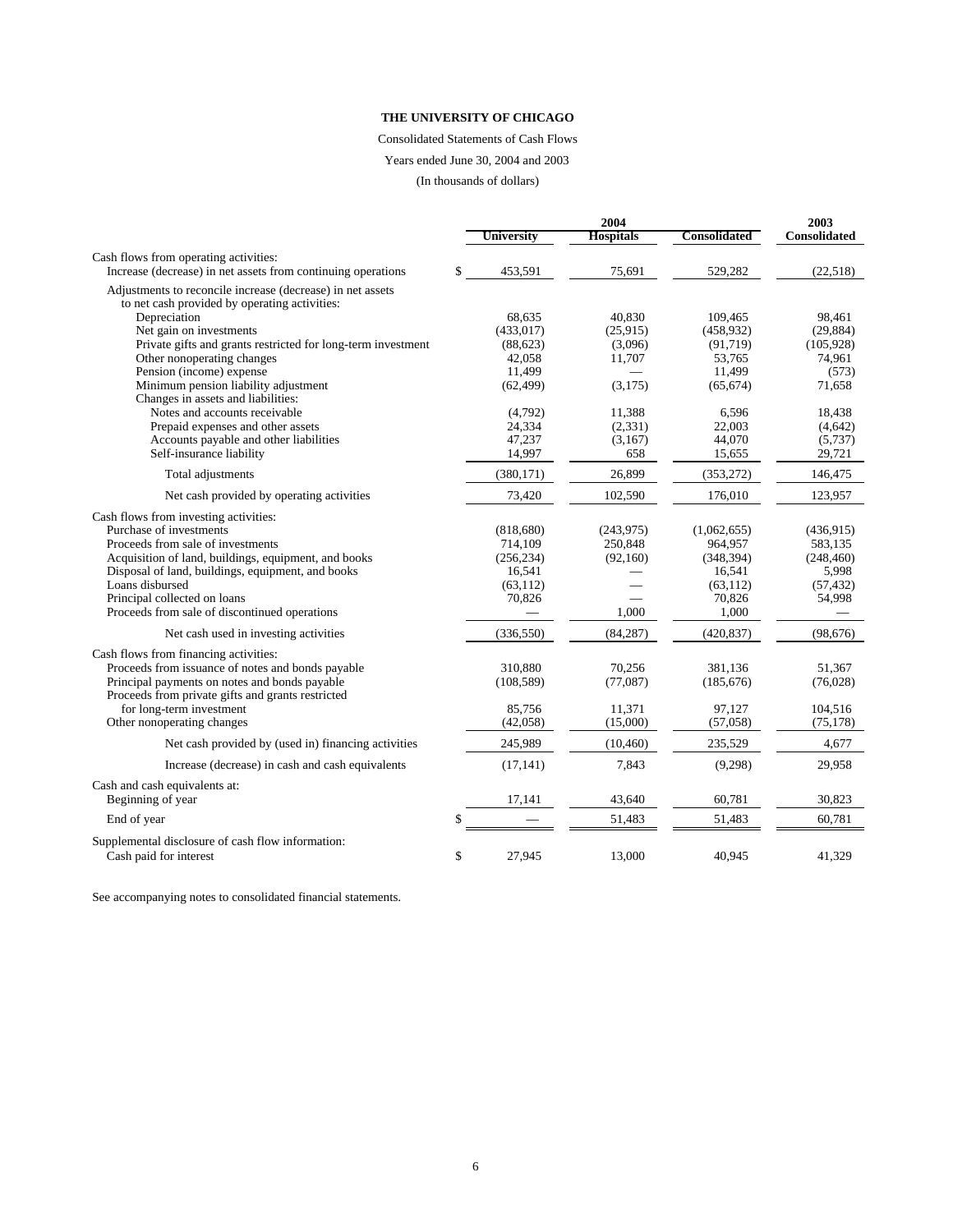Notes to Consolidated Financial Statements June 30, 2004 and 2003 (In thousands of dollars)

### **(1) Summary of Significant Accounting Policies**

## *Description of Business*

The University of Chicago (the University) is a private, nondenominational, coeducational institution of higher learning and research. The University provides education and training services, primarily for students enrolled in undergraduate, graduate, and professional degree programs, and performs research, training, and other services under grants, contracts, and other agreements with sponsoring organizations, including both government agencies and private enterprises. Certain members of the University's faculty also provide professional medical services to patients at The University of Chicago Hospitals (the Hospitals) and other health care facilities located in the area.

Significant accounting policies followed by the University and the Hospitals are set forth below. Accounting policies specific to the Hospitals are discussed in note 2.

## *Basis of Presentation*

The consolidated financial statements of the University have been prepared on the accrual basis and include the accounts of the University and the Hospitals. The organization of the Hospitals and agreements between the University and the Hospitals are discussed in note 2.

The University maintains its accounts in accordance with the principles of fund accounting. Under this method of accounting, resources for various purposes are classified into funds that are in accordance with activities or objectives specified by donors. Separate accounts are maintained for each fund.

For reporting purposes, however, the University follows the reporting requirements of Statement of Financial Accounting Standards No. 117, *Financial Statements of Not-for-Profit Organizations* (SFAS No. 117). SFAS No. 117 requires that resources be classified for reporting purposes based on the existence or absence of donor-imposed restrictions. This is accomplished by classification of fund balances into three classes of net assets – unrestricted, temporarily restricted, and permanently restricted. Descriptions of the three net asset categories and the types of transactions affecting each category follow:

- Unrestricted net assets that are not subject to donor-imposed restrictions. Items that affect this net asset category principally consist of fees for service and related expenses associated with the core activities of the University – instruction, conduct of sponsored research, and provision of health care services. In addition to these exchange transactions, changes in this category of net assets include realized and unrealized gains and losses on endowment funds and certain types of philanthropic support. Such philanthropic support includes unrestricted gifts, including those designated by the Board to function as endowment and restricted gifts whose donor-imposed restrictions were met during the fiscal year, as well as restricted gifts and grants for buildings and equipment that have been amortized over the useful life of the assets acquired or constructed.
- Temporarily Restricted net assets subject to donor-imposed restrictions that will be met either by actions of the University or the passage of time. Items that affect this net asset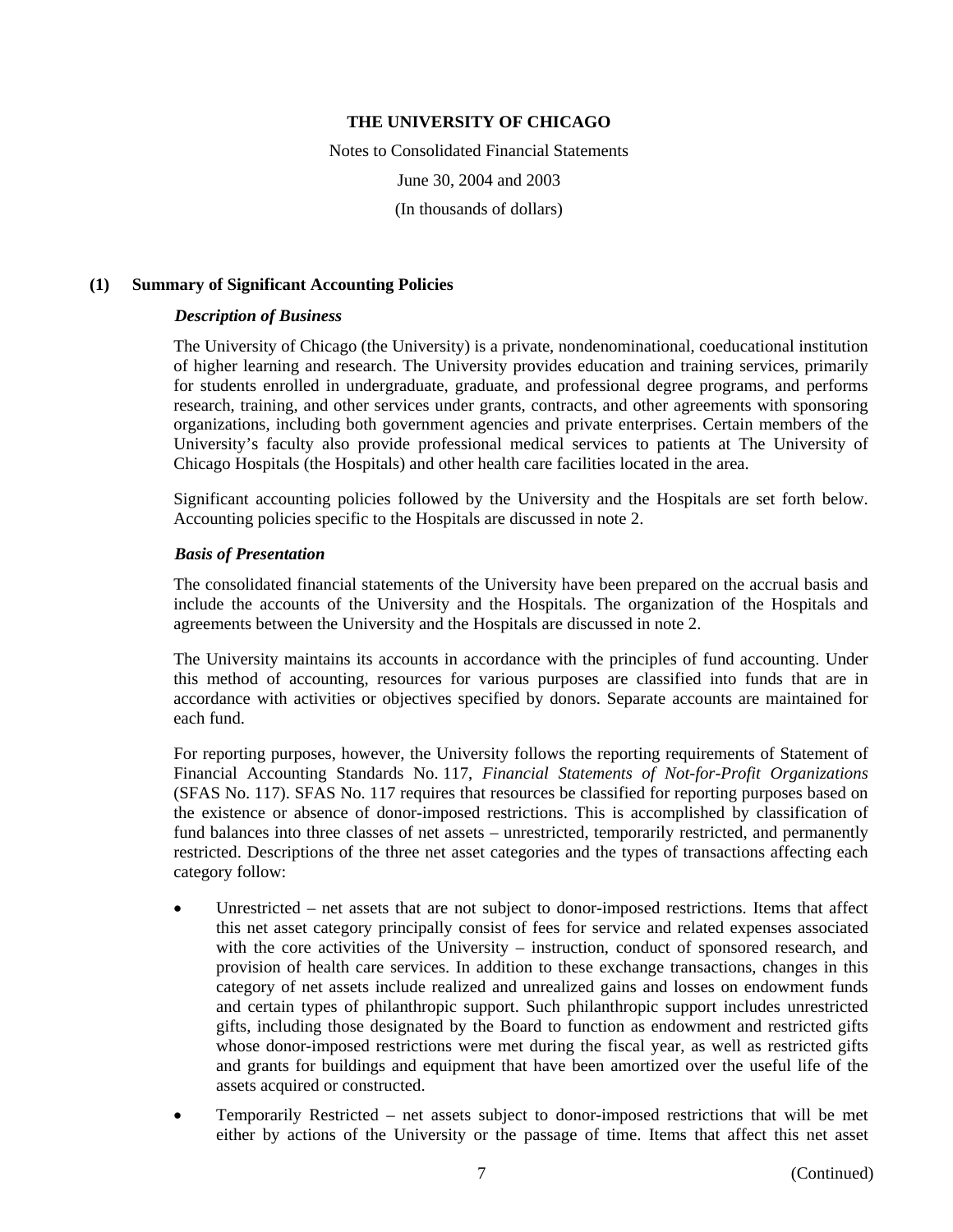Notes to Consolidated Financial Statements

June 30, 2004 and 2003

(In thousands of dollars)

category are gifts for which donor-imposed restrictions have not been met, gifts and grants for buildings and equipment, annuity and life income gifts, pledges for which the ultimate purpose of the proceeds is not permanently restricted, and endowments where the principal may be expended upon the passage of a stated period of time (term endowments). Expirations of restrictions on temporarily restricted net assets, including amortization of restricted gifts and grants for buildings and equipment, are reported as reclassifications between the net asset classes and included in other and amounted to \$37,677 in fiscal 2004 and \$23,645 in fiscal 2003.

• Permanently Restricted – net assets subject to donor-imposed restrictions to be maintained permanently by the University. Items that affect this net asset category include gifts and pledges wherein donors stipulate that the corpus be held in perpetuity (primarily gifts for endowment and providing loans to students) and only the income be made available for program operations, and annuity and life income gifts for which the ultimate purpose of the proceeds is permanently restricted.

|                             | 2004                |                                  |                                  |              |                      |  |  |  |  |  |  |
|-----------------------------|---------------------|----------------------------------|----------------------------------|--------------|----------------------|--|--|--|--|--|--|
| <b>Detail of Net Assets</b> | <b>Unrestricted</b> | <b>Temporarily</b><br>restricted | <b>Permanently</b><br>restricted | <b>Total</b> | 2003<br><b>Total</b> |  |  |  |  |  |  |
| University:                 |                     |                                  |                                  |              |                      |  |  |  |  |  |  |
| Operating                   | \$<br>171,306       | 18,564                           |                                  | 189,870      | 152,823              |  |  |  |  |  |  |
| Pledges                     |                     | 85,530                           | 47,464                           | 132,994      | 130,127              |  |  |  |  |  |  |
| Student loans               |                     |                                  | 12,636                           | 12,636       | 11,448               |  |  |  |  |  |  |
| Endowment                   | 2,724,838           | 19,305                           | 718,331                          | 3,462,474    | 3,079,097            |  |  |  |  |  |  |
| Annuity and life income     |                     | 11,825                           | 27,260                           | 39,085       | 31,545               |  |  |  |  |  |  |
| Net investment in           |                     |                                  |                                  |              |                      |  |  |  |  |  |  |
| physical properties         | 200,601             | 151,180                          |                                  | 351,781      | 330,209              |  |  |  |  |  |  |
| Subtotal                    | 3,096,745           | 286,404                          | 805,691                          | 4,188,840    | 3,735,249            |  |  |  |  |  |  |
| Hospitals:                  |                     |                                  |                                  |              |                      |  |  |  |  |  |  |
| Operating                   | 223,244             | 23,005                           |                                  | 246,249      | 180,012              |  |  |  |  |  |  |
| Pledges                     |                     | 25,933                           | 437                              | 26,370       | 34,645               |  |  |  |  |  |  |
| Endowment                   | 132,813             |                                  | 5,227                            | 138,040      | 125,060              |  |  |  |  |  |  |
| Net investment in           |                     |                                  |                                  |              |                      |  |  |  |  |  |  |
| physical properties         | 72,213              |                                  |                                  | 72,213       | 67,464               |  |  |  |  |  |  |
| Subtotal                    | 428,270             | 48,938                           | 5,664                            | 482,872      | 407,181              |  |  |  |  |  |  |
| Total                       | \$<br>3,525,015     | 335,342                          | 811,355                          | 4,671,712    | 4,142,430            |  |  |  |  |  |  |

Net assets consisted of the following at June 30:

#### *Operations*

Operating results in the consolidated statements of activities reflect all transactions increasing or decreasing unrestricted net assets except those items associated with long-term investment and other infrequent gains and losses.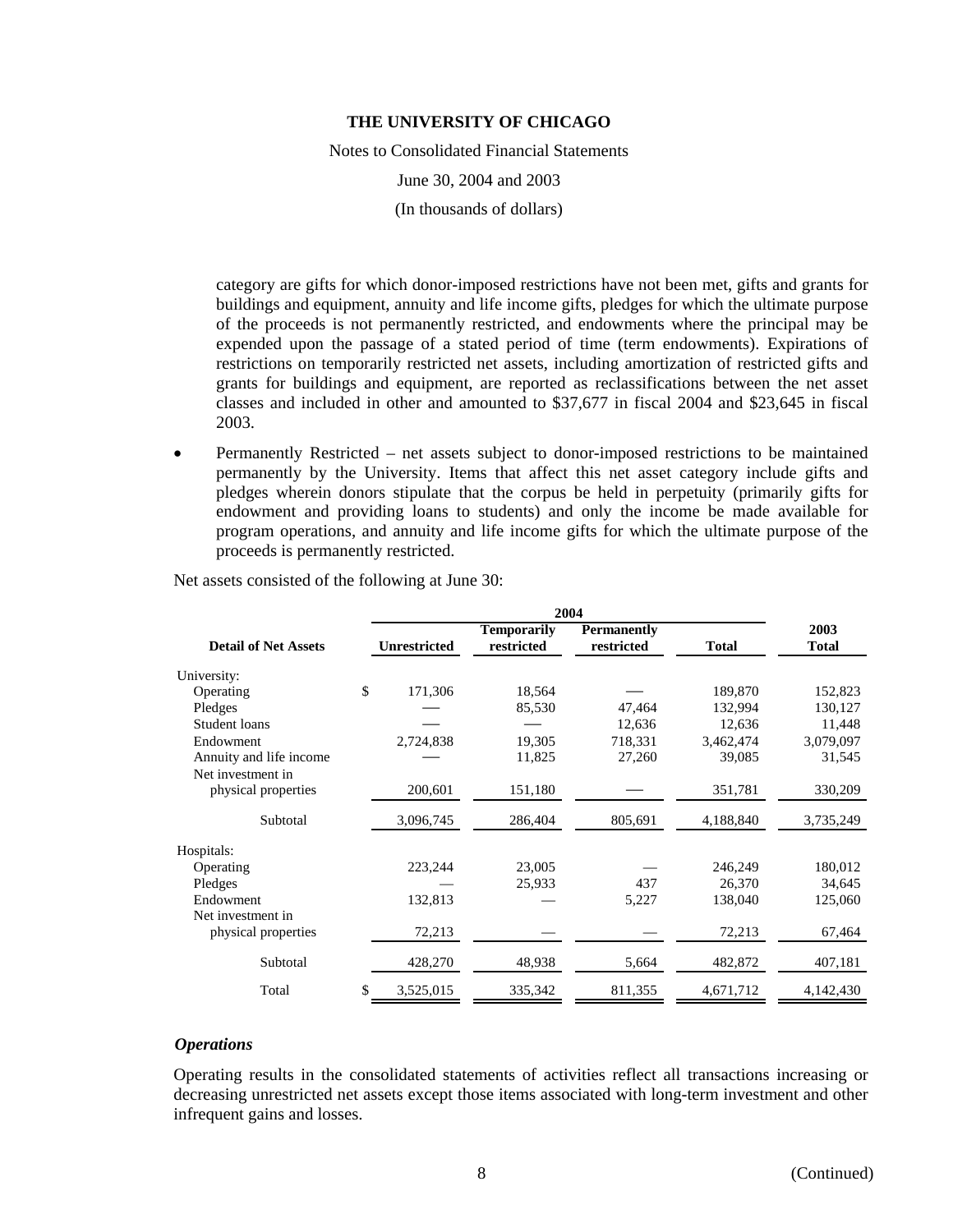Notes to Consolidated Financial Statements

June 30, 2004 and 2003

(In thousands of dollars)

As discussed in note 2, the Hospitals provides certain operating support to the University's Biological Sciences Division. Such support is included in other operating income by the University to the extent expended for noncapital purposes during the period, and amounted to \$15,363 in fiscal 2004 and \$14,829 in fiscal 2003.

#### *Gifts, Grants, and Contracts*

Gifts, including unconditional pledges, are recognized in the appropriate category of net assets in the period received. Contributions of assets other than cash are recorded at their estimated fair value at date of gift. Pledges receivable are stated at the estimated net present value, net of an allowance for uncollectible amounts. Conditional promises to give are not recognized until the conditions on which they depend are substantially met.

Revenue from government and private grant and contract agreements is recognized as it is earned through expenditure in accordance with the agreements. Any funding received in advance of expenditure is recorded as deferred revenue on the consolidated balance sheets. Included in deferred revenue at June 30, 2004 and 2003 are \$36,698 and \$39,405, respectively, of private grant and contract receipts which have not been expended.

Private gifts, grants, and contracts operating revenue for fiscal years 2004 and 2003 consists of the following:

|                              |                   | 2003             |              |              |
|------------------------------|-------------------|------------------|--------------|--------------|
|                              | <b>University</b> | <b>Hospitals</b> | <b>Total</b> | <b>Total</b> |
| Private gifts:               |                   |                  |              |              |
| Unrestricted as to use       | \$<br>15,401      | 374              | 15,775       | 16,023       |
| Temporarily restricted       |                   |                  |              |              |
| gifts whose                  |                   |                  |              |              |
| restrictions were met        |                   |                  |              |              |
| during the fiscal year       |                   |                  |              |              |
| and reported as              |                   |                  |              |              |
| unrestricted revenue         | 21,538            |                  | 21,538       | 21,277       |
| Private grants and contracts | 47,009            |                  | 47,009       | 51,714       |
| Total                        | \$<br>83,948      | 374              | 84,322       | 89,014       |

## *Endowment Payout*

The University utilizes the total return concept in allocating endowment income. In accordance with the University's total return objective, 5% of a twelve quarter moving average of the market value of endowment investments is available each year for expenditure in the form of endowment payout. Change from the prior fiscal year's endowment payout is limited to a reduction of 4% with no limit on increases.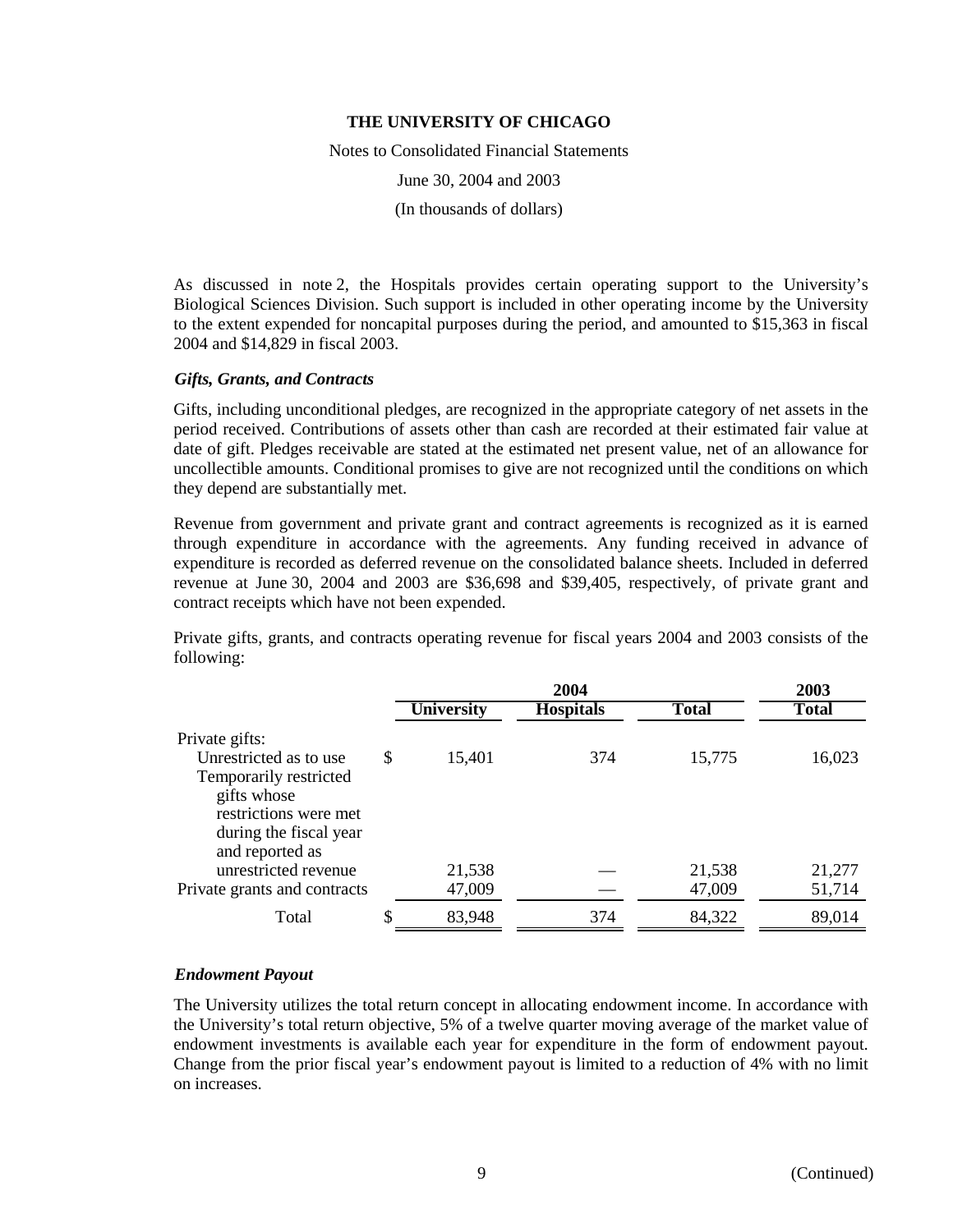Notes to Consolidated Financial Statements

June 30, 2004 and 2003

(In thousands of dollars)

If endowment income received is not sufficient to support the total return objective, the balance is provided from capital gains. If income received is in excess of the objective, the balance is reinvested in the endowment.

Endowment payout for fiscal years 2004 and 2003 consists of the following:

|                   | 2003             |              |              |
|-------------------|------------------|--------------|--------------|
| <b>University</b> | <b>Hospitals</b> | <b>Total</b> | <b>Total</b> |
| \$<br>65,985      | 2.566            | 68,551       | 66,081       |
| 115,863           | 4,756            | 120,619      | 111,372      |
| \$<br>181,848     | 7,322            | 189,170      | 177,453      |
|                   |                  | 2004         |              |

Unrestricted operating endowment payout revenue for fiscal years 2004 and 2003 consists of the following:

|                                                                                                                               |    |                   | 2003             |              |              |  |
|-------------------------------------------------------------------------------------------------------------------------------|----|-------------------|------------------|--------------|--------------|--|
|                                                                                                                               |    | <b>University</b> | <b>Hospitals</b> | <b>Total</b> | <b>Total</b> |  |
| Unrestricted payout<br>Temporarily restricted<br>payout whose restrictions<br>were met during the<br>fiscal year and reported | S  | 49,910            |                  | 49,910       | 48,339       |  |
| as unrestricted revenue                                                                                                       |    | 129,469           | 7,322            | 136,791      | 126,903      |  |
| Total                                                                                                                         | \$ | 179,379           | 7,322            | 186,701      | 175,242      |  |

#### *Patient Care*

Net patient service revenue reflects the estimated net realizable amounts due from third-party payors for services rendered. A majority of patient care revenue is derived from contractual agreements with Medicare, Medicaid, Blue Cross/Blue Shield, managed care, and certain other programs. Payments under these agreements and programs are based on specific amounts per case or contracted prices. Certain revenue received from third-party payors is subject to audit and retroactive adjustment. Any changes in estimates under these contracts are recorded in operations currently.

#### *Cash Equivalents*

Cash equivalents include U.S. Treasury notes, commercial paper, and corporate notes with original maturities of three months or less, except that such instruments purchased with endowment assets or funds on deposit with bond trustees are classified as investments.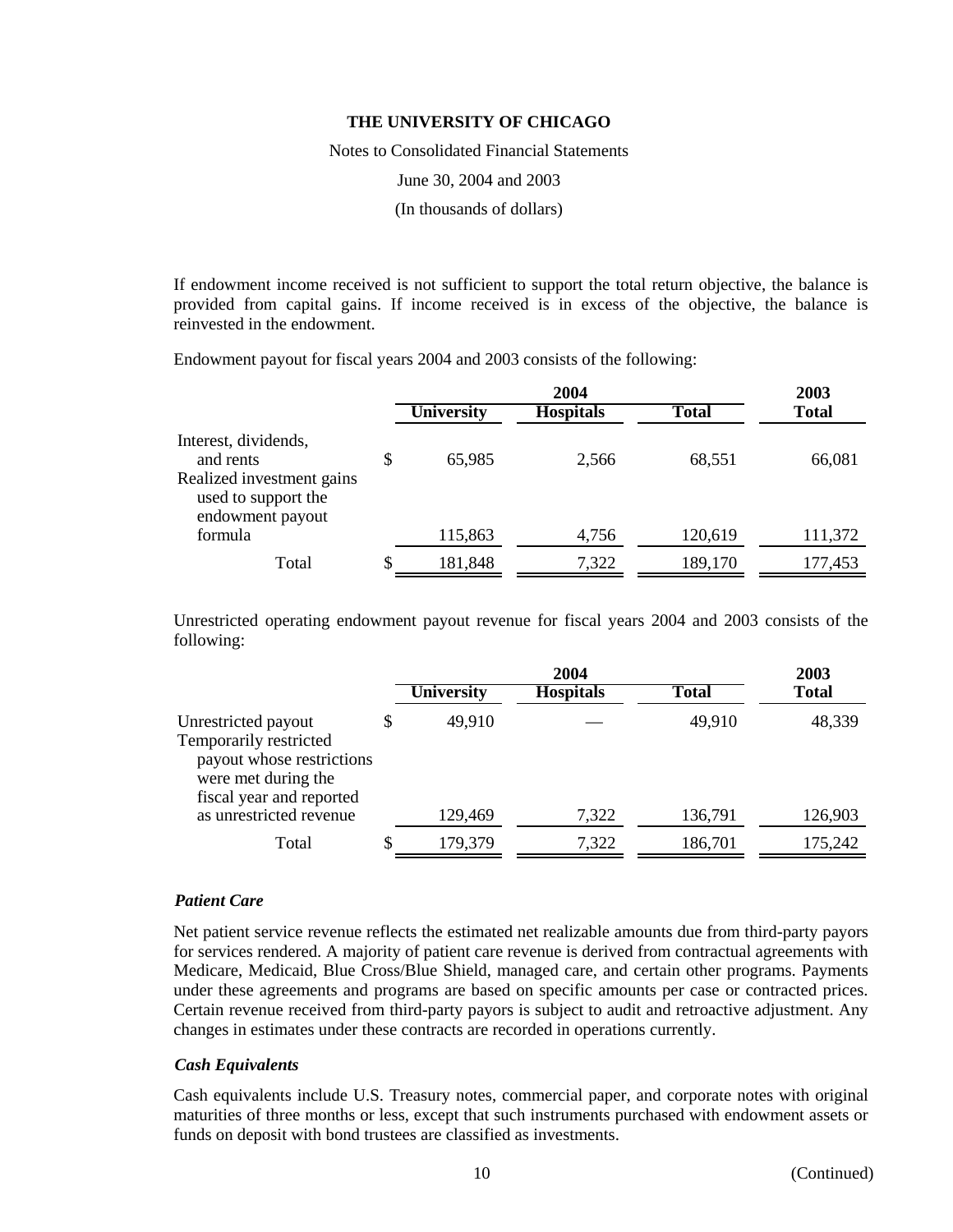Notes to Consolidated Financial Statements June 30, 2004 and 2003 (In thousands of dollars)

#### *Inventories*

Inventories are comprised principally of goods and supplies held by the University Press and Hospitals and are valued at the lower of cost or net realizable value.

#### *Investments*

Investments are recorded in the consolidated financial statements at fair value. The value of investments in index funds, open-end and closed-end funds, and publicly-traded fixed income and equity securities is based upon quoted market prices and exchange rates, if applicable.

Fair values for certain private equity, real estate, and natural resource investments held through limited partnerships or commingled funds are estimated by the respective investment managers if market values are not readily ascertainable. These valuations necessarily involve estimates, appraisals, assumptions, and methods which are reviewed by the University's Investment Office.

The University does not engage directly in unhedged speculative investments, however, the board of trustees has authorized derivative investments to gain market exposure within asset class ranges, hedge nondollar investments and currencies, and provide for defensive portfolio strategies. To minimize the risk of loss, hedge fund investments are diversified by strategy, external manager, and number of positions. In addition, the activities of all hedge fund managers are regularly reviewed by their independent outside auditors and the University Investment Office. The risk of any derivative exposure is limited to the amount invested with each manager. Derivative investments are recorded at fair value and valuation gains and losses are included in the consolidated statements of activities.

#### *Land, Building, Equipment, and Books*

Land, buildings, equipment, and books are generally stated at cost, less accumulated depreciation. Depreciation is computed on the straight-line method over the estimated useful lives of the assets.

#### *Split Interest Agreements*

The University's split interest agreements with donors consist primarily of irrevocable charitable remainder trusts for which the University serves as trustee. Assets held in these trusts are included in investments. Contribution revenue is recognized at the dates the trusts are established after recording liabilities for the present value of the estimated future payments to be made to the donors and/or other beneficiaries. The liabilities are adjusted during the term of the trusts for changes in the value of the assets, accretion of the discount, and other changes in the estimates of future benefits.

#### *Use of Estimates*

The preparation of financial statements in accordance with generally accepted accounting principles requires that management make a number of estimates and assumptions related to the reporting of assets and liabilities and the disclosure of contingent assets and liabilities at the balance sheet date, and the reporting of revenue, expenses, gains, and losses during the period. Actual results may differ from those estimates.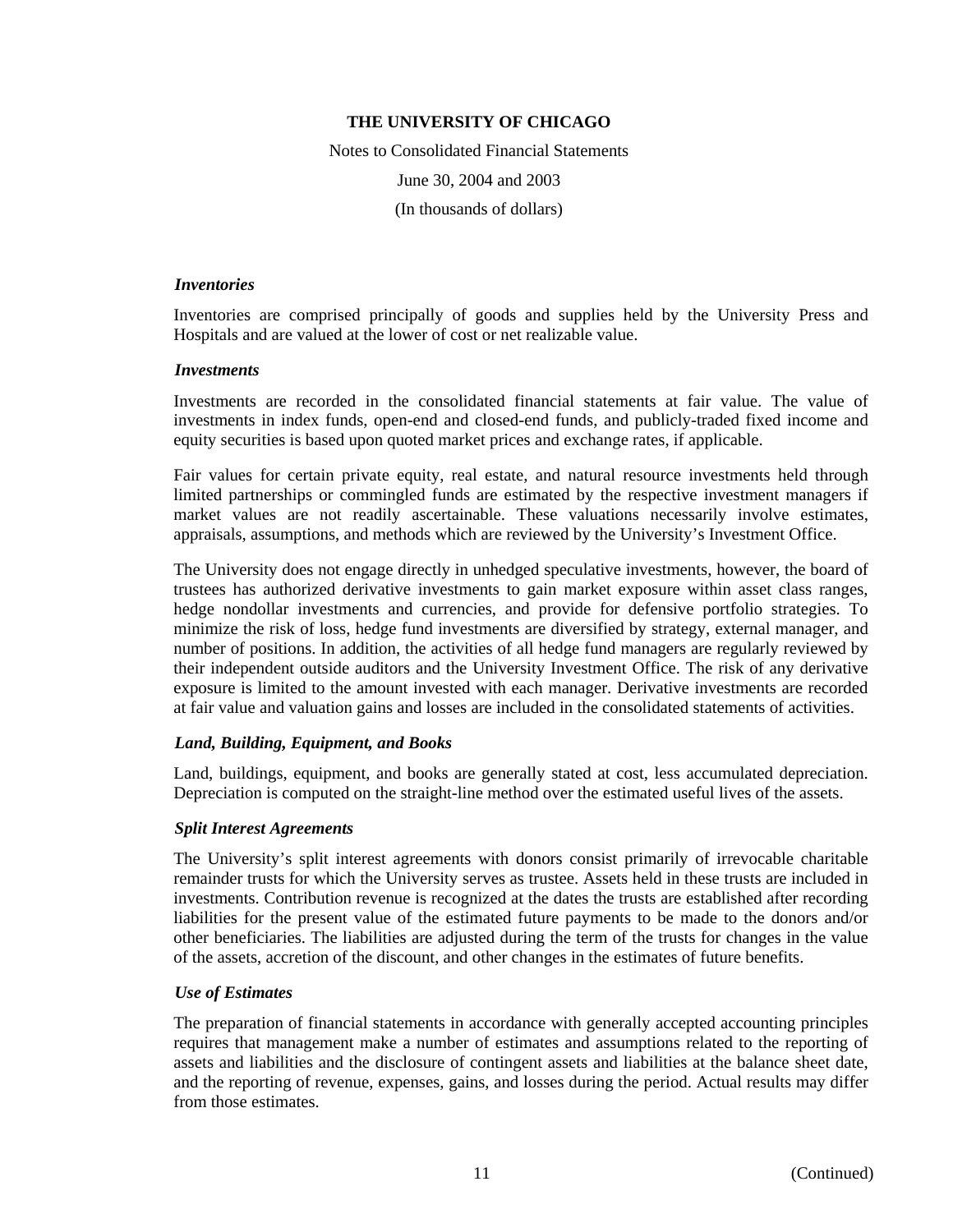Notes to Consolidated Financial Statements June 30, 2004 and 2003 (In thousands of dollars)

## *Reclassifications*

Certain 2003 amounts have been reclassified to conform to the 2004 presentation.

## **(2) The University of Chicago Hospitals**

## *Organization*

The University of Chicago Hospitals was incorporated and assumed the operations of the University hospitals and clinics on October 1, 1986. The University of Chicago Hospitals also includes QV, Inc., an affiliated not-for-profit health care corporation operating clinics in the Chicago area, and until fiscal 2004, a home health care agency.

## *Agreements with the University*

The relationship between the University and the Hospitals is defined in an Affiliation Agreement and an Operating Agreement, both dated October 1, 1986. The Operating Agreement was amended and a Lease Agreement between the University and the Hospitals was entered into as of June 30, 1987. Additional lease agreements have been entered into from time to time. The Affiliation Agreement has an initial term of 40 years which automatically renews for additional successive 10-year terms following expiration of the initial term, unless either party provides the other with at least two years' prior notice of its election not to renew. The Affiliation Agreement specifies University and Hospitals' responsibilities for the provision of patient care, teaching, and research at the hospitals and clinics. The Operating Agreement provides for the management and operation by the Hospitals of the University's hospital and clinic facilities. The Lease Agreement provides a leasehold interest in the University health care facilities and certain land and parking structures.

#### *Derivative Instruments*

The Hospitals has entered into an interest rate swap agreement to manage its exposure to interest rate movements by effectively converting a portion of its debt to fixed from variable interest rate. This agreement involves the exchange of variable rate payments for fixed rate payments on a stated notional amount and accordingly has utilized hedge accounting. The change in the fair value of the interest rate swap is excluded from excess of revenues over expenses and reported as a nonoperating change in unrestricted net assets.

#### *Basis of Presentation*

The Hospitals maintains its accounts and prepares stand-alone financial statements in conformity with accounting and reporting principles of the American Institute of Certified Public Accountants *Audit and Accounting Guide Health Care Organizations*. For purposes of presentation of the Hospitals' financial position and changes in net assets in the consolidated financial statements, several reclassifications have been made as follows: (1) the provision for uncollectible Hospitals' patient accounts receivable of \$43,869 in fiscal year 2004 and \$61,372 in fiscal year 2003 has been reclassified as a reduction of patient care revenue and (2) realized investment gains (losses) of \$1,550 in fiscal year 2004 and (\$16,383) in fiscal year 2003 not used for operations have been reclassified as a nonoperating change in unrestricted net assets.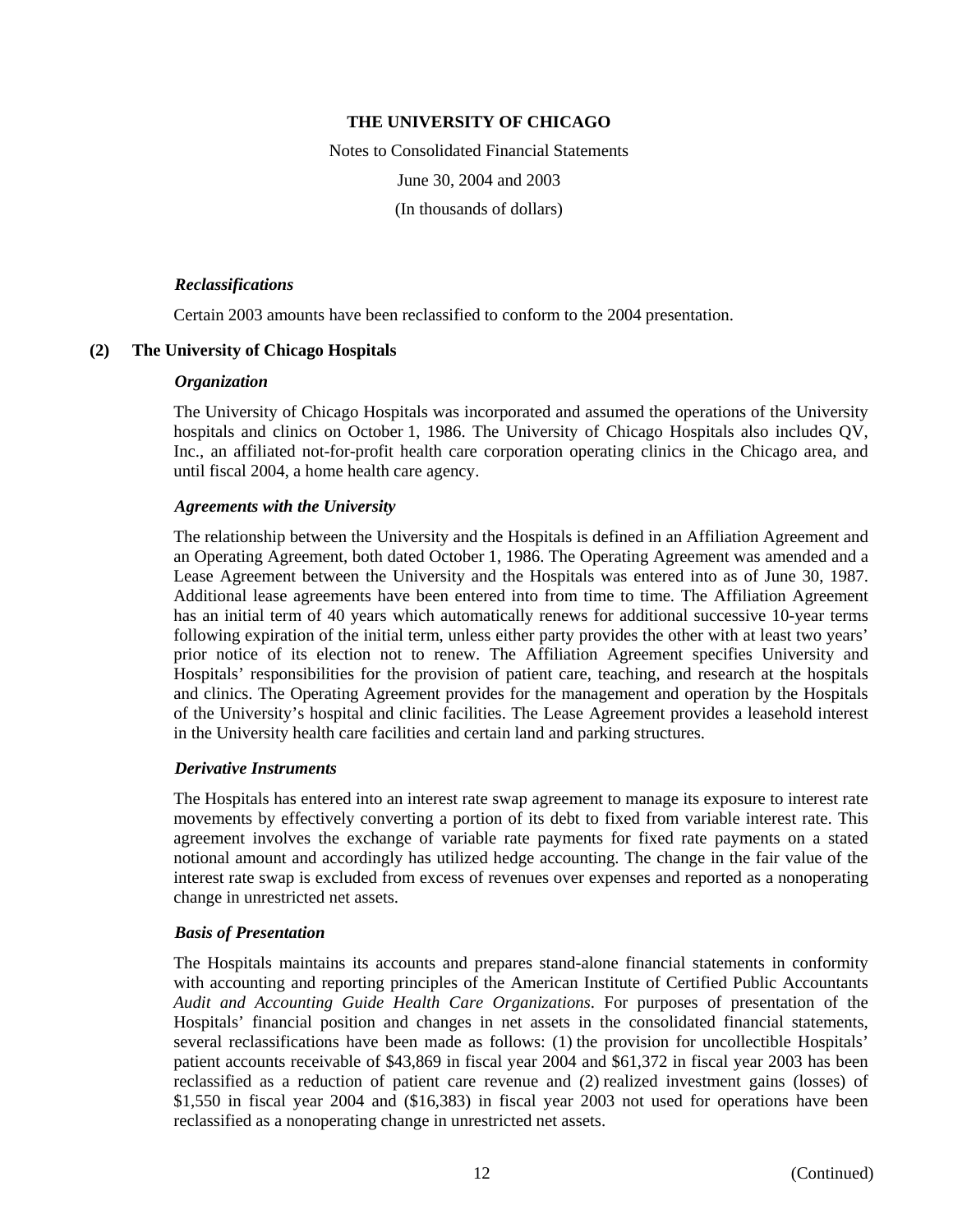Notes to Consolidated Financial Statements

June 30, 2004 and 2003

(In thousands of dollars)

The Hospitals have made certain commitments to support the enhancement and expansion of several programs within the University's Biological Sciences Division. During fiscal 2004 and fiscal 2003, the Hospitals transferred \$15,000 annually to the University in support of these programs.

#### **(3) Investments**

Fair values of investments at June 30, 2004 and 2003 are shown below:

|                                |    | University<br>and Hospitals<br>endowment | <b>Other investments</b><br>University | <b>Hospitals</b> | <b>Total</b> | 2003<br><b>Total</b> |  |
|--------------------------------|----|------------------------------------------|----------------------------------------|------------------|--------------|----------------------|--|
| Cash equivalents               | \$ | 124,820                                  | 2,637                                  |                  | 127,457      | 10,195               |  |
| Domestic public equities       |    | 855,249                                  | 46.886                                 | 154,552          | 1.056.687    | 872,546              |  |
| International public equities  |    | 656,479                                  | 16.629                                 | 621              | 673.729      | 557,312              |  |
| Private equity                 |    | 597,188                                  | 3.416                                  | 18.916           | 619.520      | 526,509              |  |
| Real assets                    |    | 295.904                                  | 7.512                                  | 6,905            | 310.321      | 320,366              |  |
| Absolute return                |    | 587,983                                  | 3,364                                  |                  | 591,347      | 485,689              |  |
| High yield bonds               |    | 170,142                                  | 6.640                                  |                  | 176,782      | 243,378              |  |
| Fixed income                   |    | 290.515                                  | 181.383                                | 81,831           | 553,729      | 603.175              |  |
| Funds held in trust (primarily |    |                                          |                                        |                  |              |                      |  |
| cash equivalents and bonds)    |    | 22,234                                   | 284,593                                | 25,898           | 332,725      | 270,098              |  |
| Total                          |    | 3,600,514                                | 553,060                                | 288,723          | 4,442,297    | 3,889,268            |  |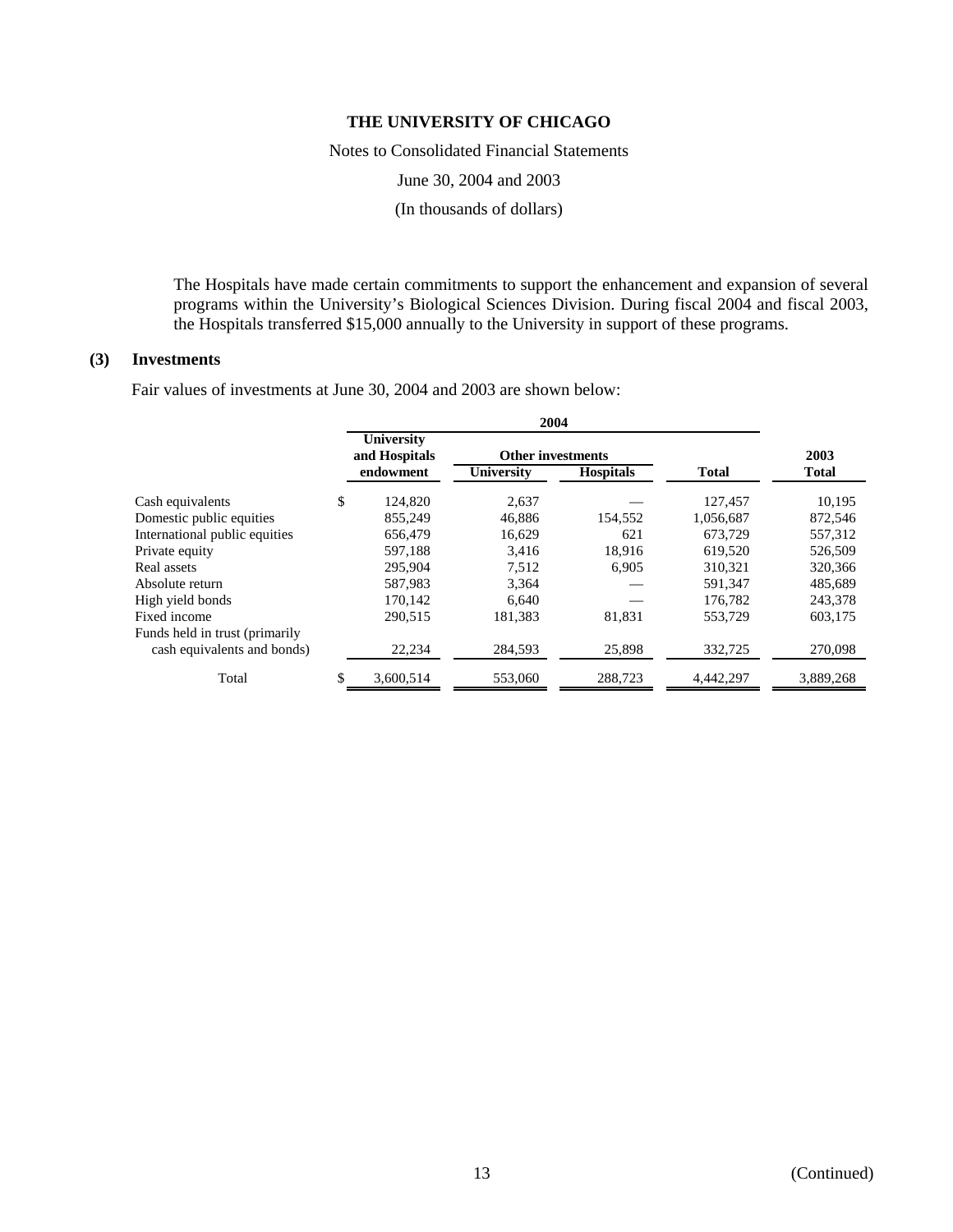Notes to Consolidated Financial Statements

June 30, 2004 and 2003

(In thousands of dollars)

Changes in the fair value of endowment investments were as follows for the fiscal years ended June 30, 2004 and 2003:

|                                                                                                                          |                   | 2004             |                     |                     |  |  |
|--------------------------------------------------------------------------------------------------------------------------|-------------------|------------------|---------------------|---------------------|--|--|
|                                                                                                                          | <b>University</b> | <b>Hospitals</b> | <b>Consolidated</b> | <b>Consolidated</b> |  |  |
| Investment return:                                                                                                       |                   |                  |                     |                     |  |  |
| Endowment yield (interest,<br>dividends, and rents)<br>Realized gains                                                    | \$<br>65,985      | 2,566            | 68,551              | 66,081              |  |  |
| on investments<br>Unrealized gains                                                                                       | 107,443           | 4,464            | 111,907             | 21,386              |  |  |
| on investments                                                                                                           | 324,140           | 13,168           | 337,308             | 3,289               |  |  |
| Total investment<br>gain                                                                                                 | 497,568           | 20,198           | 517,766             | 90,756              |  |  |
| Endowment payout                                                                                                         | (181, 848)        | (7, 322)         | (189, 170)          | (177, 453)          |  |  |
| Net investment<br>gain (loss)                                                                                            | 315,720           | 12,876           | 328,596             | (86, 697)           |  |  |
| Other changes in endowment<br>investments:<br>Gifts and pledge payments<br>received in cash<br>Transfers to create funds | 47,563            | 104              | 47,667              | 34,074              |  |  |
| functioning as<br>endowment<br>Other changes                                                                             | 18,025<br>2,069   |                  | 18,025<br>2,069     | 14,582<br>2,250     |  |  |
| Total other<br>changes in<br>endowment<br>investments                                                                    | 67,657            | 104              | 67,761              | 50,906              |  |  |
| Net change in<br>endowment<br>investments                                                                                | 383,377           | 12,980           | 396,357             | (35,791)            |  |  |
| Endowment investments at:<br>Beginning of year                                                                           | 3,079,097         | 125,060          | 3,204,157           | 3,239,948           |  |  |
| End of year                                                                                                              | \$<br>3,462,474   | 138,040          | 3,600,514           | 3,204,157           |  |  |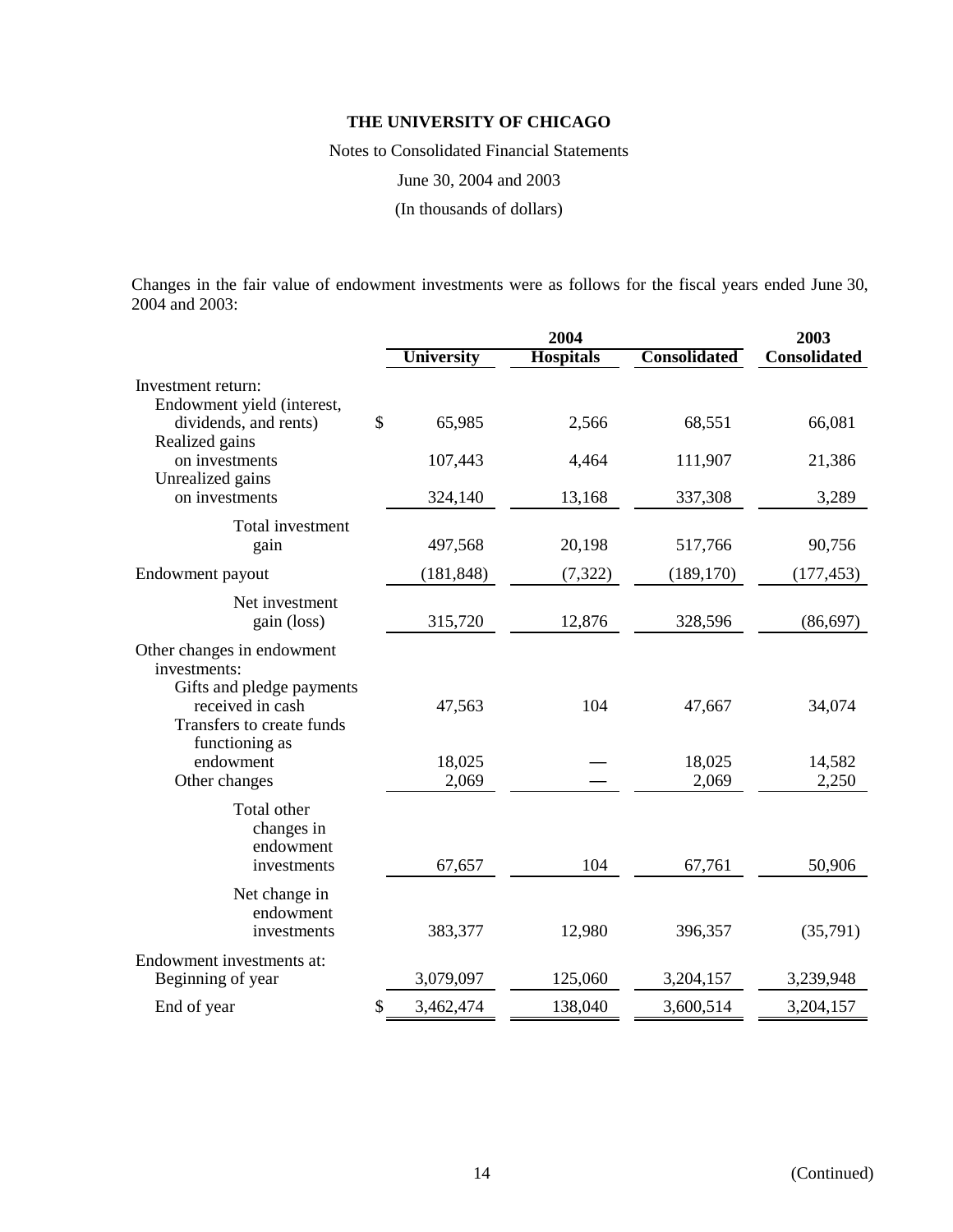Notes to Consolidated Financial Statements

June 30, 2004 and 2003

(In thousands of dollars)

## **(4) Notes and Accounts Receivable**

Components of notes and accounts receivable at June 30, 2004 and 2003 are shown below:

|                                                             | 2004              |                  | 2003              |                  |  |
|-------------------------------------------------------------|-------------------|------------------|-------------------|------------------|--|
|                                                             | <b>University</b> | <b>Hospitals</b> | <b>University</b> | <b>Hospitals</b> |  |
| <b>Patients</b>                                             | \$<br>71,056      | 146,343          | 86,673            | 185,002          |  |
| Students:                                                   |                   |                  |                   |                  |  |
| Loans                                                       | 120,355           |                  | 127,545           |                  |  |
| Tuition and fees                                            | 3,949             |                  | 4,913             |                  |  |
| U.S. Government                                             | 16,554            |                  | 15,667            |                  |  |
| All other                                                   | 60,226            |                  | 50,386            |                  |  |
| Subtotal                                                    | 272,140           | 146,343          | 285,184           | 185,002          |  |
| Less allowance for doubtful<br>accounts (primarily patient) |                   |                  |                   |                  |  |
| receivables)                                                | (63, 053)         | (43,939)         | (73, 175)         | (71,210)         |  |
| Total                                                       | 209,087           | 102,404          | 212,009           | 113,792          |  |

## **(5) Land, Buildings, Equipment, and Books**

Components of land, buildings, equipment, and books at June 30, 2004 and 2003 are shown below:

|                               | 2004              |                  | 2003              |                  |  |
|-------------------------------|-------------------|------------------|-------------------|------------------|--|
|                               | <b>University</b> | <b>Hospitals</b> | <b>University</b> | <b>Hospitals</b> |  |
| Land                          | \$<br>37,838      | 21,905           | 28,565            | 21,905           |  |
| <b>Buildings</b>              | 1,051,237         | 389,026          | 883,008           | 376,824          |  |
| Equipment                     | 241,725           | 263,019          | 270,873           | 237,579          |  |
| <b>Books</b>                  | 178,904           |                  | 167,270           |                  |  |
| Construction in-progress      | 262,514           | 113,738          | 235,572           | 64,682           |  |
| Subtotal                      | 1,772,218         | 787,688          | 1,585,288         | 700,990          |  |
| Less accumulated depreciation | (658, 758)        | (375, 271)       | (642, 886)        | (339, 522)       |  |
| Total                         | 1,113,460         | 412,417          | 942,402           | 361,468          |  |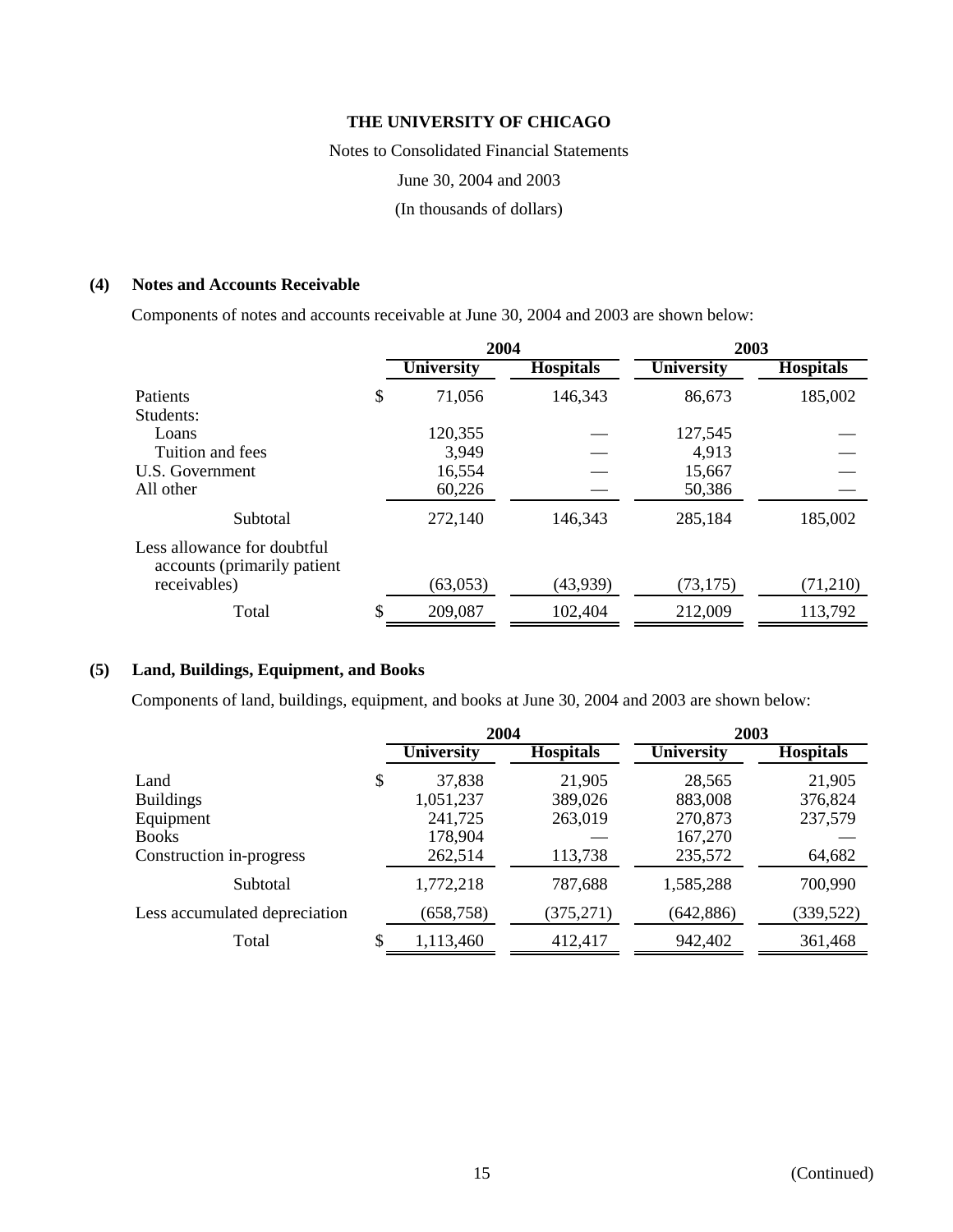Notes to Consolidated Financial Statements

June 30, 2004 and 2003

#### (In thousands of dollars)

## **(6) Notes and Bonds Payable**

Notes and bonds payable at June 30, 2004 and 2003 are shown below:

|                                                   | <b>Fiscal year</b>       |                       |           |           |
|---------------------------------------------------|--------------------------|-----------------------|-----------|-----------|
|                                                   | maturity                 | Interest rate         | 2004      | 2003      |
| University:                                       |                          |                       |           |           |
| Fixed rate:                                       |                          |                       |           |           |
| Illinois Educational Facilities Authority (IEFA): |                          |                       |           |           |
| Series 1993                                       | 2014                     | $5.6\% - 5.9\%$<br>\$ | 3,925     | 4,215     |
| Series 1993B                                      |                          |                       |           | 36,975    |
| Series 1993C                                      | $\overline{\phantom{a}}$ |                       |           | 9,100     |
| Series 1998A                                      | 2039                     | $5.0\% - 5.3\%$       | 125,000   | 125,000   |
| Series 2001A                                      | 2042                     | 5.3%                  | 75,000    | 75,000    |
| Series 2001B-2                                    | 2037                     | 4.0%                  | 40,000    | 40,000    |
| Series 2003A                                      | 2034                     | $2.0\% - 5.3\%$       | 200,000   |           |
| Illinois Health Facilities Authority              |                          |                       |           |           |
| $(HIFA)$ – Series 1985                            | 2021                     | 5.5%                  | 61,850    | 61,965    |
| Unamortized (discount)                            |                          |                       | (4,279)   | (6,089)   |
| Total fixed rate                                  |                          |                       | 501,496   | 346,166   |
| Variable rate:                                    |                          |                       |           |           |
| Illinois Student Assistance Commission            | 2004                     | 1.1%                  | 78,692    | 87,170    |
| IEFA:                                             |                          |                       |           |           |
| Series 1985 NORC                                  | 2007                     | 1.1%                  | 132       | 193       |
| Pooled financing program                          | 2011                     | 1.1%                  | 8,625     | 8,625     |
| Series 1998B                                      | 2026                     | 4.4%                  | 90,510    | 90,510    |
| Series 2001B-1                                    | 2037                     | 1.0%                  | 60,000    | 60,000    |
| Series 2001B-3                                    | 2037                     | $1.0\% - 1.7\%$       | 75,000    | 75,000    |
| Series 2003B                                      | 2034                     | 1.0%                  | 50,000    |           |
| Bank line of credit (\$65,000 available)          | 2004                     | 1.5%                  | 5,500     |           |
| Total variable rate                               |                          |                       | 368,459   | 321,498   |
| <b>Total University</b>                           |                          |                       | 869,955   | 667,664   |
| Hospitals:                                        |                          |                       |           |           |
| Fixed rate:                                       |                          |                       |           |           |
| <b>IHFA:</b>                                      |                          |                       |           |           |
| Series 1993A                                      |                          |                       |           | 30.190    |
| Series 1993B                                      |                          |                       |           | 41,000    |
| Series 2001 Serial bond                           | 2024                     | $4.0 - 5.1\%$         | 36,725    | 36,725    |
| Series 2001 Term bond                             | 2032                     | 5.0%                  | 28,100    | 28,100    |
| Series 2001 Term bond                             | 2037                     | 5.1%                  | 24,065    | 24,065    |
| Series 2003                                       | 2015                     | $4.0 - 6.0\%$         | 65,290    |           |
| Unamortized premium (discount)                    |                          |                       | 3,575     |           |
|                                                   |                          |                       |           | (1,151)   |
| Total fixed rate                                  |                          |                       | 157,755   | 158,929   |
| Variable rate:                                    |                          |                       |           |           |
| IHFA:                                             |                          |                       |           |           |
| Series 1994C                                      | 2027                     | 1.1%                  | 55,400    | 55,400    |
| Series 1998                                       | 2027                     | 1.1%                  | 115,000   | 116,000   |
| IEFA pooled financing program                     | 2029                     | 1.0%                  | 27,866    | 27,866    |
| Bank and other notes                              | 2003                     |                       |           | 486       |
| Total variable rate                               |                          |                       | 198,266   | 199,752   |
| <b>Total Hospitals</b>                            |                          |                       | 356,021   | 358,681   |
| Total notes and bonds payable                     |                          | \$                    | 1,225,976 | 1,026,345 |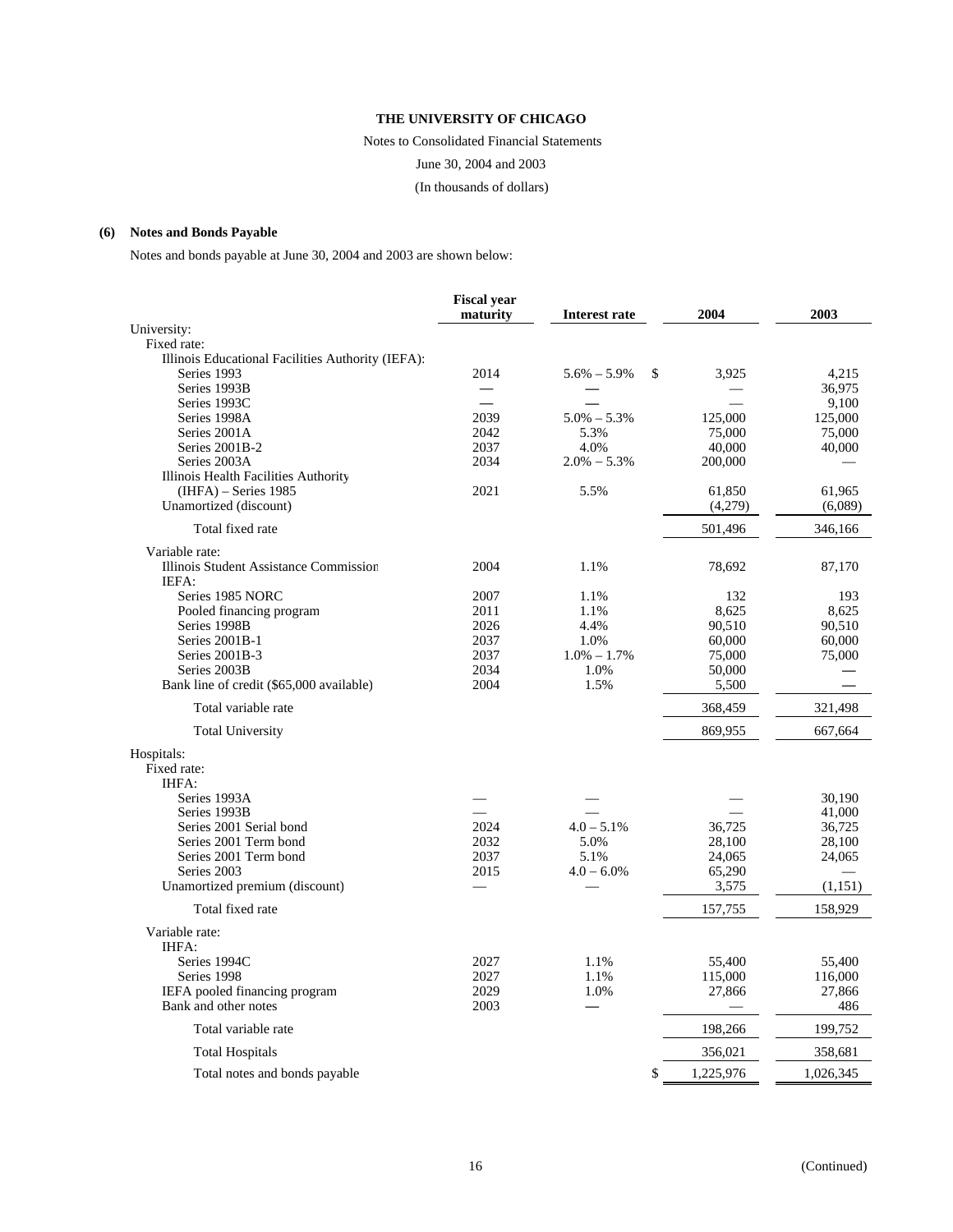Notes to Consolidated Financial Statements

June 30, 2004 and 2003

(In thousands of dollars)

As of June 30, 2004 and 2003, the total principal amount of indebtedness considered to be legally extinguished and, therefore, excluded from notes and bonds payable was \$6,495 and \$92,450, respectively, for the University, and \$105,375 and \$105,775, respectively, for the Hospitals.

Principal payments required for University notes and bonds in each of the five years ending June 30, 2005 through 2009 are approximately \$2,461; \$5,525; \$12,718; \$7,704; and \$7,463, respectively.

Principal payments required in each of the five years ending June 30, 2005 through 2009 for the Hospitals' notes and bonds are approximately \$5,550; \$7,120; \$7,390; \$8,535; and \$8,845, respectively.

The carrying value of long-term debt does not differ materially from its estimated fair value as of June 30, 2004 and 2003, based on quoted market prices for the same or similar issues.

#### **(7) Collateral for Notes and Bonds Payable**

The University notes and bonds payable are secured by certain physical properties with a carrying value of approximately \$225 as of June 30, 2004. In addition, at June 30, 2004, the University had approximately \$7,981 of assets held by trustees for debt service.

Each of the Hospitals' IHFA bond series is collateralized and subject to certain restrictions. The Hospitals Series 1994, 1998, 2001, and 2003 bonds are guaranteed by a municipal bond insurance policy.

Payment on the University and Hospitals IEFA Pooled Financing Program bonds is guaranteed by a bank letter of credit.

## **(8) Securities Loaned**

The University has an agreement with its investment custodian to lend University securities to brokers in exchange for a fee. Among other provisions that limit the University's risk, the security lending agreement specifies that the custodian is responsible for the lending of securities and obtaining adequate collateral from the borrower. Collateral is limited to cash, government securities, and irrevocable letters of credit. At June 30, 2004 and 2003, investment securities with an aggregate market value of \$487,325 and \$496,078, respectively, were loaned to various brokers and are returnable on demand. In exchange, the University received cash collateral of \$288,662 and \$283,435 and noncash collateral of \$208,897 and \$225,916, at June 30, 2004 and 2003, respectively. In accordance with SFAS No. 140, the cash collateral is shown as both an asset and liability of the University.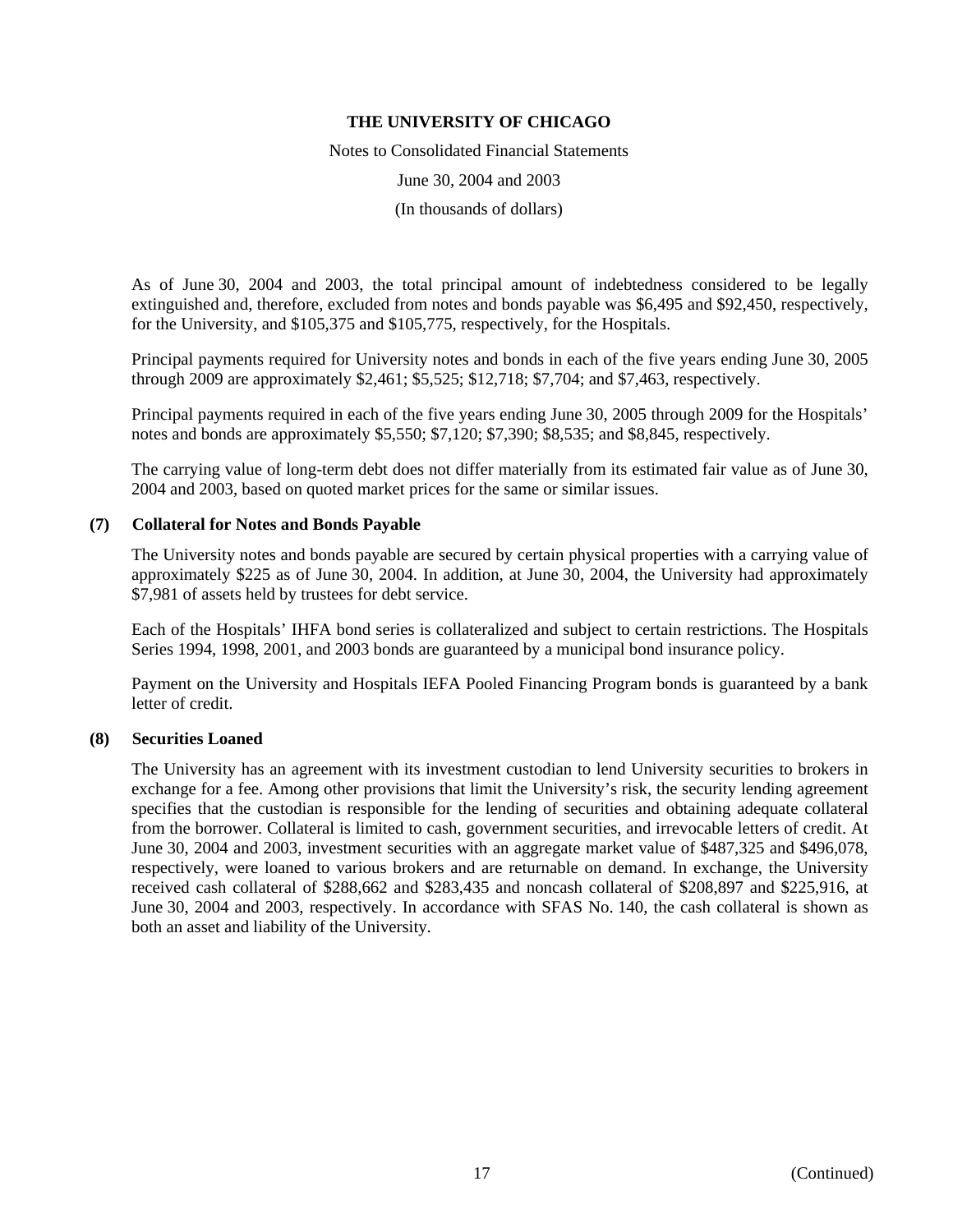Notes to Consolidated Financial Statements June 30, 2004 and 2003

(In thousands of dollars)

#### **(9) Pledges**

Pledges receivable at June 30, 2004 and 2003 are shown below:

|                                                              |   | 2004       |                  | 2003              |                  |
|--------------------------------------------------------------|---|------------|------------------|-------------------|------------------|
|                                                              |   | University | <b>Hospitals</b> | <b>University</b> | <b>Hospitals</b> |
| Unconditional promises<br>expected to be collected in:       |   |            |                  |                   |                  |
| Less than one year                                           | S | 56,991     | 9,891            | 45,751            | 11,213           |
| One year to five years                                       |   | 104,497    | 17,570           | 107,638           | 25,332           |
| More than five years                                         |   | 13,142     |                  | 15,489            |                  |
|                                                              |   | 174,630    | 27,461           | 168,878           | 36,545           |
| Less unamortized discount and<br>allowance for uncollectible |   |            |                  |                   |                  |
| pledges                                                      |   | (41, 636)  | (1,091)          | (38, 751)         | (1,900)          |
| Total                                                        |   | 132,994    | 26,370           | 130,127           | 34,645           |

#### **(10) Self-insurance Liability**

The University maintains a self-insurance program for medical malpractice liability. This program is supplemented with commercial excess insurance above the University's self-insurance retention, which, for the year ended June 30, 2004, was \$15,000 per claim and unlimited in annual aggregate. Claims in excess of \$15,000 are subject to an additional self-insurance retention limited to \$10,000 per claim and \$10,000 in annual aggregate. The self-insurance retention for the year ended June 30, 2003 was \$10,000 per claim and \$32,000 in annual aggregate. The Hospitals are included under this insurance program and are charged for their portion of self-insurance costs. The University and Hospitals also maintain a selfinsurance program for workers' compensation and certain other liability claims.

Under the medical malpractice self-insurance program, the University makes annual contributions to a related trust fund at an actuarially determined rate that is intended to provide adequate funding of the self-insurance liability over a period of years. Actual settlements of medical malpractice claims may be more or less than the liability estimated by the University.

The medical malpractice self-insurance liability is the estimated present value of self-insured claims that will be settled in the future, and considers anticipated payout patterns as well as interest to be earned on available assets prior to payment. If the present value method was not used, the liability for medical malpractice self-insurance claims would be approximately \$45,000 higher than the amount recorded in the consolidated financial statements at June 30, 2004. The interest rate assumed in determining the present value was 7.6%.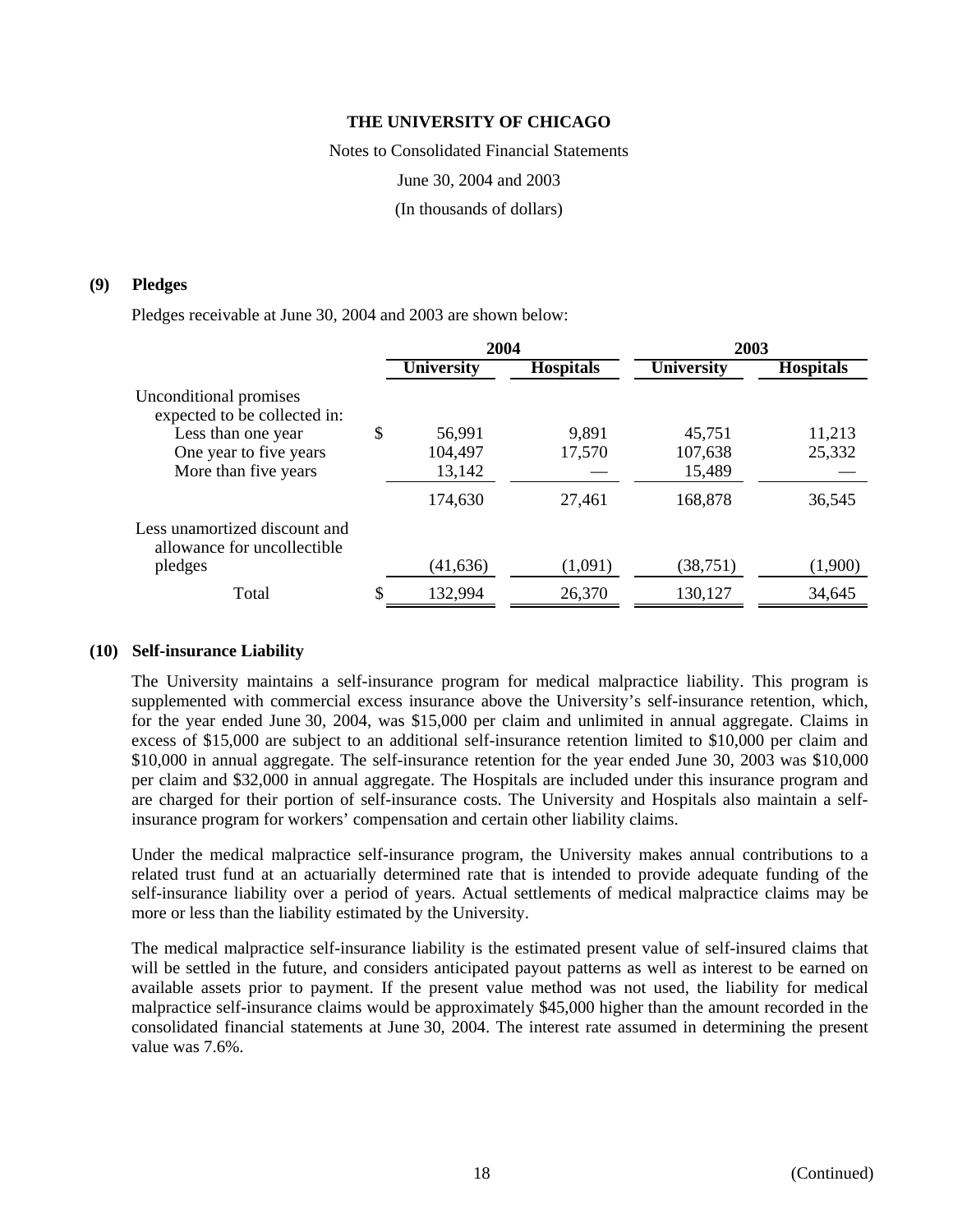Notes to Consolidated Financial Statements

June 30, 2004 and 2003

(In thousands of dollars)

The estimated liability for incurred malpractice, workers' compensation, and other claims (filed and unfiled) as of June 30, 2004 and 2003 is presented below:

|                       | 2004              |                  | 2003              |                  |
|-----------------------|-------------------|------------------|-------------------|------------------|
|                       | <b>University</b> | <b>Hospitals</b> | <b>University</b> | <b>Hospitals</b> |
| Medical malpractice   | 140,124           |                  | 123,420           |                  |
| Workers' compensation | 3,100             | 6.746            | 3,100             | 6,088            |
| Other                 | 4,097             |                  | 5,804             |                  |
| Total                 | 147,321           | 6.746            | 132,324           | 6,088            |

## **(11) Pension Plans and Other Postretirement Benefits**

Substantially all personnel of the University participate in either the defined contribution pension plan for academic staff or the defined benefit and contribution pension plans for nonacademic personnel. The majority of Hospitals employees participate in the University's pension plan for nonacademic employees.

In addition to providing pension benefits, the University provides certain health care benefits for retired employees. All Medicare eligible tenured faculty who elect to participate in the University Faculty Retirement Incentive Program receive supplemental health insurance at no cost for themselves and their spouses. All other academic and nonacademic employees are entitled to supplemental health insurance coverage subject to deductibles, copayment provisions, and other limitations.

Effective with the June 30, 2004 fiscal year end, the measurement date for the University's defined benefit pension plan for nonacademic personnel was changed from March 31 to June 30. The measurement date for the post-retirement health care benefit plan is June 30.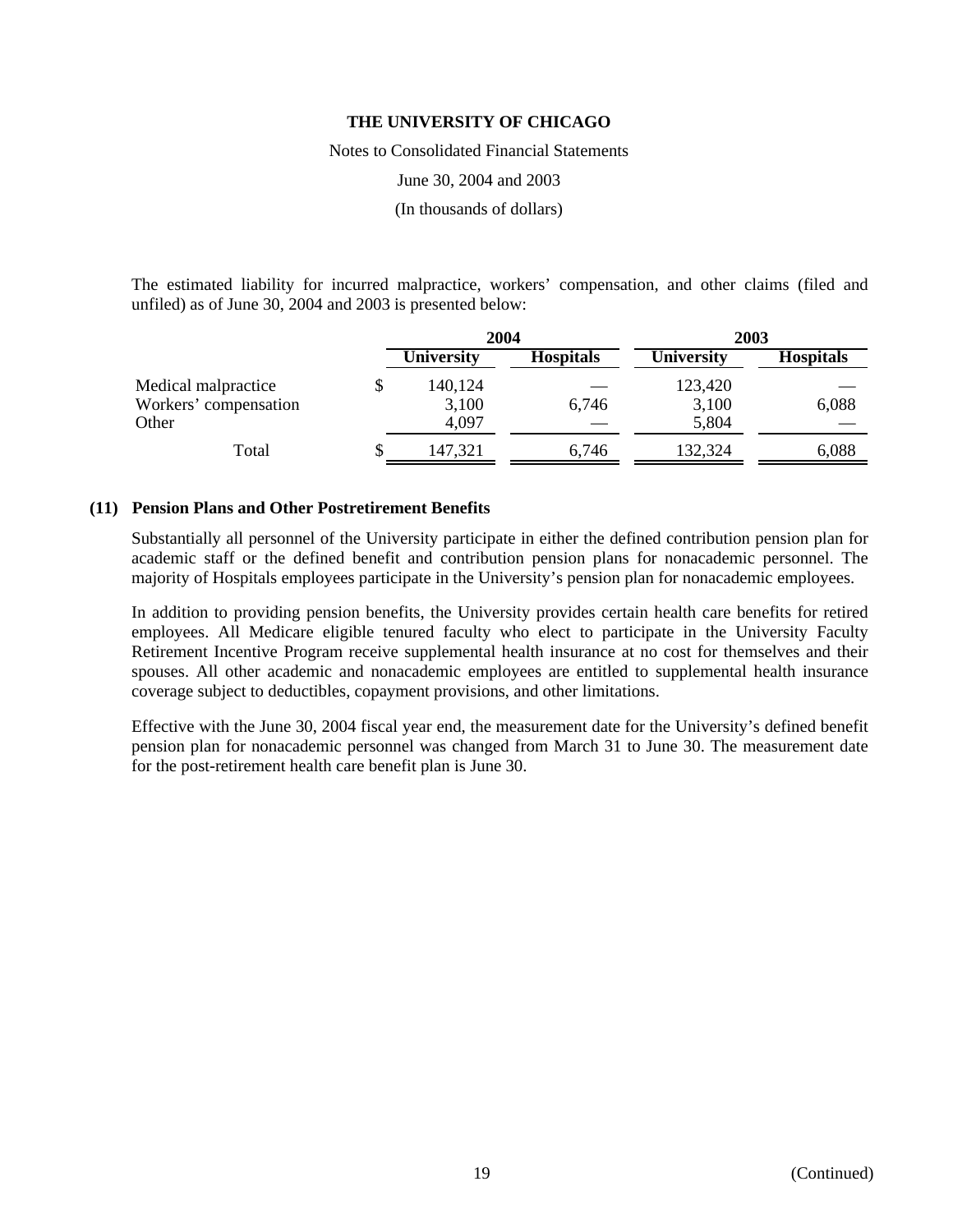Notes to Consolidated Financial Statements

June 30, 2004 and 2003

(In thousands of dollars)

The obligation, funded status, and amounts recognized in the financial statements for the pension plan and postretirement plans are shown below:

|                                           | <b>Defined benefit</b> |           | <b>Postretirement health</b> |           |  |
|-------------------------------------------|------------------------|-----------|------------------------------|-----------|--|
|                                           | pension plan           |           | care benefits                |           |  |
|                                           | 2004                   | 2003      | 2004                         | 2003      |  |
| Change in benefit obligation:             |                        |           |                              |           |  |
| Benefit obligation at beginning of year   | \$<br>305,659          | 248,882   | 92,828                       | 56,206    |  |
| Service cost                              | 16,784                 | 12,578    | 3,975                        | 2,594     |  |
| Interest cost                             | 19,412                 | 18,156    | 5,938                        | 4,128     |  |
| Amendments to the plan                    |                        |           | (19,746)                     |           |  |
| Benefits paid                             | (27, 022)              | (20, 979) | (4,272)                      | (4, 494)  |  |
| <b>Actuarial</b> loss                     | 20,965                 | 47,022    | 26,000                       | 34,394    |  |
| Change in measurement date                | 9,524                  |           |                              |           |  |
| Benefit obligation at end of year         | \$<br>345,322          | 305,659   | 104,723                      | 92,828    |  |
| Change in fair value of plan assets:      |                        |           |                              |           |  |
| Fair value of plan assets                 |                        |           |                              |           |  |
| at beginning of year                      | \$<br>233,281          | 313,178   | 18,638                       | 17,756    |  |
| Actual return on plan assets              | 85,461                 | (58,918)  | 1,749                        | 882       |  |
| Plan participant contributions            |                        |           | 1,846                        | 1,826     |  |
| <b>Employer contributions</b>             |                        |           | 5,991                        | 4,494     |  |
| Benefits paid                             | (27, 022)              | (20,979)  | (6,117)                      | (6,320)   |  |
| Fair value of plan assets at end of year  | \$<br>291,720          | 233,281   | 22,107                       | 18,638    |  |
| Reconciliation of funded status:          |                        |           |                              |           |  |
| Funded status                             | \$<br>(53, 602)        | (72, 378) | (82, 616)                    | (74, 190) |  |
| Unrecognized actuarial loss               | 96,520                 | 124,369   | 73,466                       | 53,582    |  |
| Unrecognized transition obligation        |                        |           | 7,195                        | 7,995     |  |
| Unrecognized prior service cost (benefit) | 11,139                 | 13,565    | (26,911)                     | (7, 745)  |  |
| Net amount recognized                     | \$<br>54,057           | 65,556    | (28, 866)                    | (20, 358) |  |
| Amounts recognized in consolidated        |                        |           |                              |           |  |
| financial statements:                     |                        |           |                              |           |  |
| Prepaid benefit cost                      | \$<br>54,057           | 65,556    |                              |           |  |
| Accrued benefit cost                      |                        | (76,064)  | (28, 866)                    | (20, 358) |  |
| Intangible asset                          |                        | 13,565    |                              |           |  |
| Minimum pension liability adjustment      |                        | 62,499    |                              |           |  |
| Net amount recognized                     | \$<br>54,057           | 65,556    | (28, 866)                    | (20, 358) |  |

The accumulated benefit obligation for the defined benefit pension plan was \$269,347 and \$243,789 at June 30, 2004 and March 31, 2003, respectively.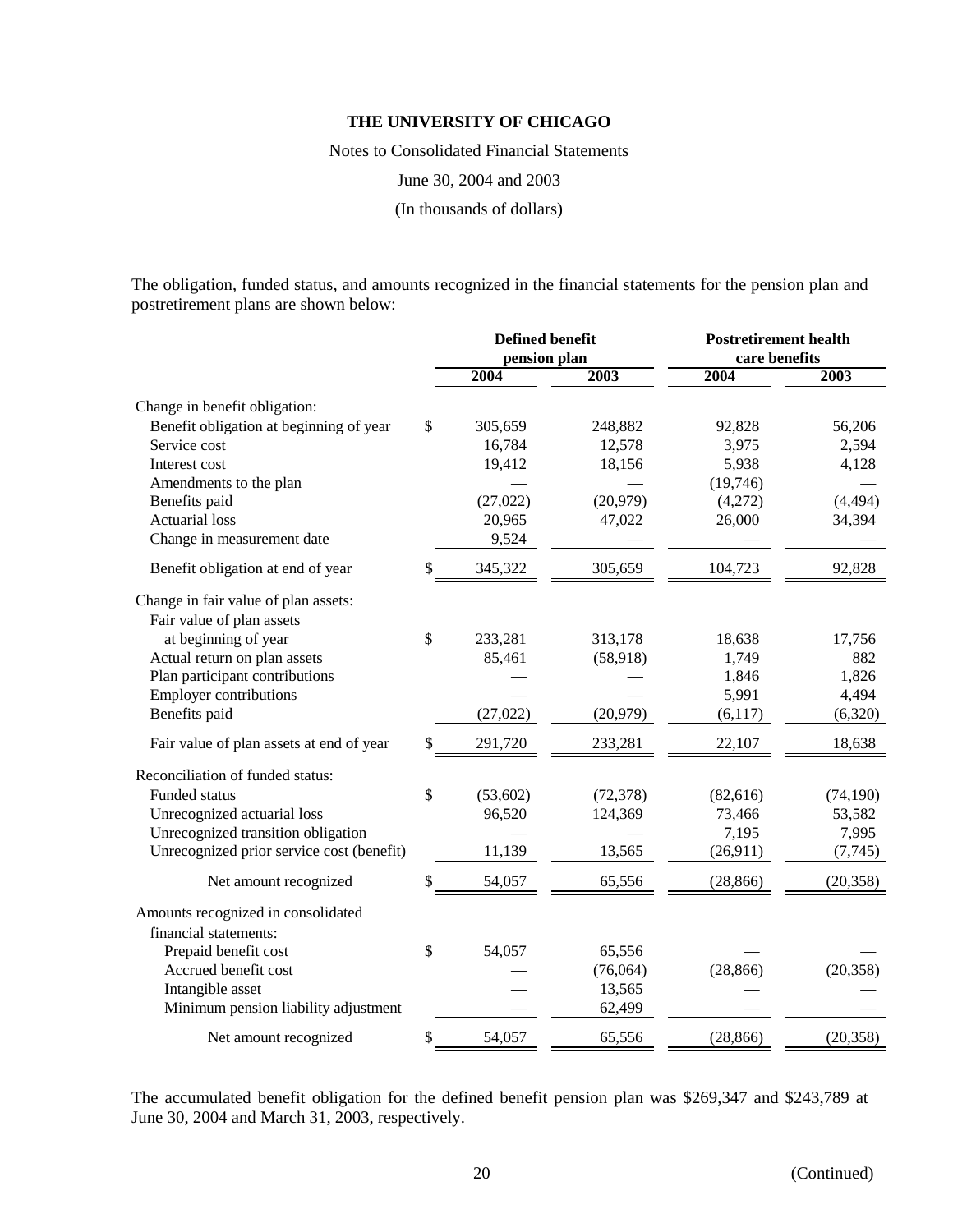Notes to Consolidated Financial Statements

June 30, 2004 and 2003

(In thousands of dollars)

At March 31, 2003, the accumulated benefit obligation for the defined benefit pension plan exceeded the plan's assets, thus creating an unfunded accumulated benefit obligation. This situation required the recording of a minimum pension liability adjustment of \$62,499, which is reported as a nonoperating change in unrestricted net assets in the consolidated statement of activities in fiscal 2003. At June 30, 2004, plan assets exceeded the accumulated benefit obligation thus eliminating the need to maintain a minimum pension liability. This situation required the reversal of the minimum pension liability adjustment recorded in fiscal 2003, which is reported as a nonoperating change in unrestricted net assets in the consolidated statement of activities in fiscal 2004.

|                                                 | <b>Defined benefit</b><br>pension plan |          | <b>Postretirement health</b><br>care benefits |          |
|-------------------------------------------------|----------------------------------------|----------|-----------------------------------------------|----------|
|                                                 | 2004                                   | 2003     | 2004                                          | 2003     |
| Service cost                                    | \$<br>16,784                           | 12,578   | 3,975                                         | 2,594    |
| Interest cost                                   | 19,412                                 | 18,156   | 5,938                                         | 4,128    |
| Expected return on plan assets                  | (27, 123)                              | (31,292) | (1,563)                                       | (1, 417) |
| Amortization of prior service<br>cost (benefit) | 2,426                                  | 2.938    | (581)                                         | (581)    |
| Amortization of transition<br>obligation        |                                        |          | 800                                           | 800      |
| Amortization of actuarial<br>$(gain)$ loss      |                                        | (2,953)  | 2,461                                         | 773      |
| Net periodic benefit<br>cost (income)           | \$<br>11.499                           | (573)    | 11,030                                        | 6.297    |

#### *Components of Net Periodic Benefit Cost (Income)*

Defined contribution pension plan costs included in the consolidated statements of activities amounted to \$24,654 in fiscal 2004 and \$23,042 in fiscal 2003.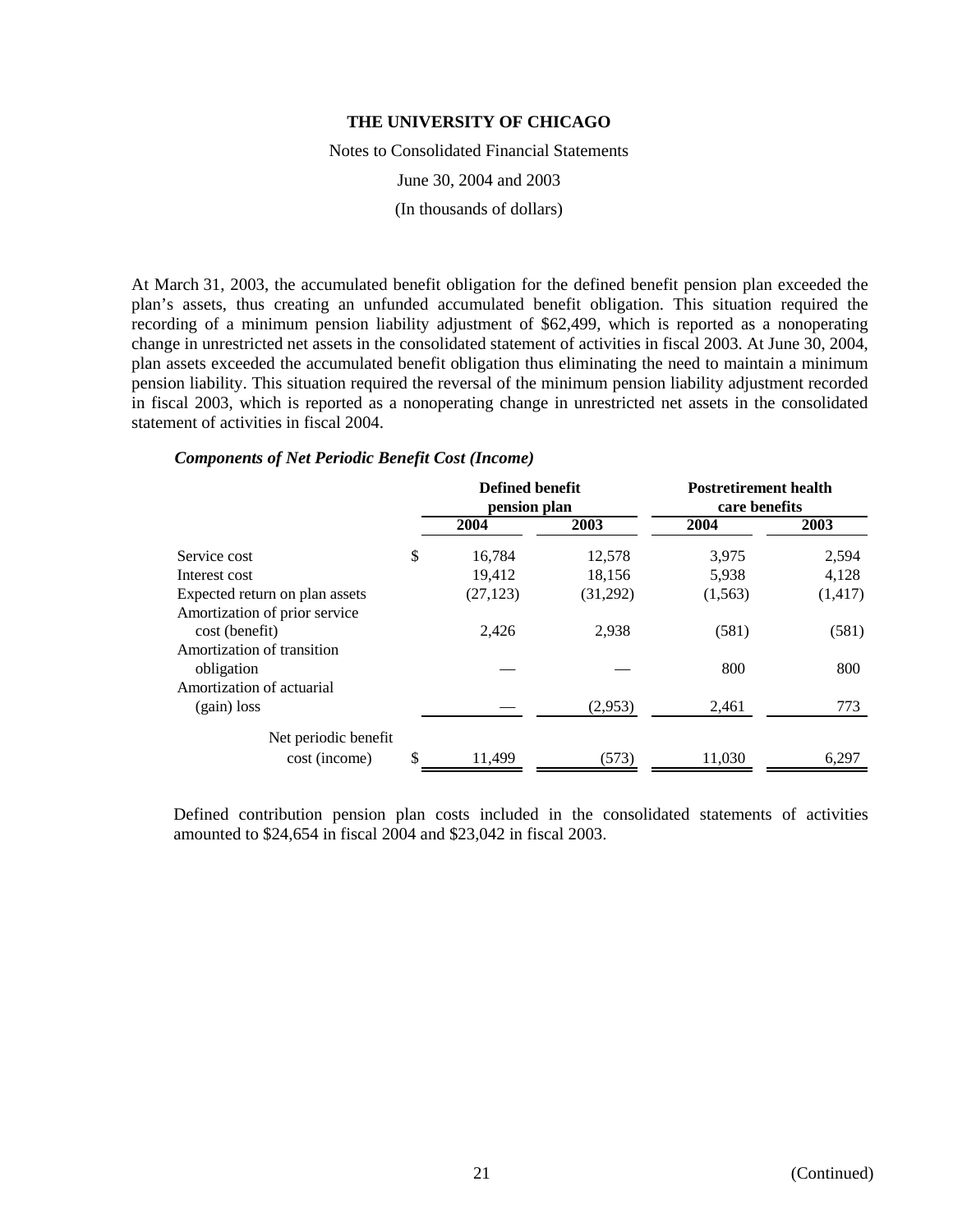Notes to Consolidated Financial Statements

June 30, 2004 and 2003

(In thousands of dollars)

#### *Actuarial Assumptions*

The weighted average assumptions used in the accounting for the pension and postretirement plans are shown below:

|                                | Defined benefit<br>pension plan |      | <b>Postretirement health</b><br>care benefits |              |
|--------------------------------|---------------------------------|------|-----------------------------------------------|--------------|
|                                | 2004                            | 2003 | 2004                                          | 2003         |
| Discount rate                  | 6.25%                           | 6.5% | 6.25%                                         | 6.5%         |
| Expected return on plan assets | 8.0                             | 8.0  | 8.0                                           | 8.0          |
| Rate of compensation increase  | 4.2                             | 4.0  |                                               |              |
| Health care cost trend rates:  |                                 |      |                                               |              |
| Next two fiscal years          |                                 |      | $9.0 - 10.0$                                  | $9.0 - 10.0$ |
| Next seven fiscal years        |                                 |      | $5.0 - 10.0$                                  | $5.0 - 8.0$  |
| Thereafter                     |                                 |      | 5.0                                           | 5.0          |

The expected return on plan assets assumptions for both the defined benefit pension plan and postretirement health care benefits plan is based on historical returns for similar investment portfolios.

Assumed health care cost trend rates have a significant effect on the amounts reported for health care plans. A one-percentage point change in assumed health care cost trend rates would have the following effects for the fiscal years ending June 30:

|                                                                                                                         | 2004                | 2003               |
|-------------------------------------------------------------------------------------------------------------------------|---------------------|--------------------|
| Effect on total service cost and interest cost:<br>One percentage point increase<br>One-percentage point decrease       | 3.095<br>(2,380)    | 1,919<br>(1,509)   |
| Effect on year-end postretirement benefit obligation:<br>One-percentage point increase<br>One percentage point decrease | 16.767<br>(13, 417) | 21,937<br>(17,592) |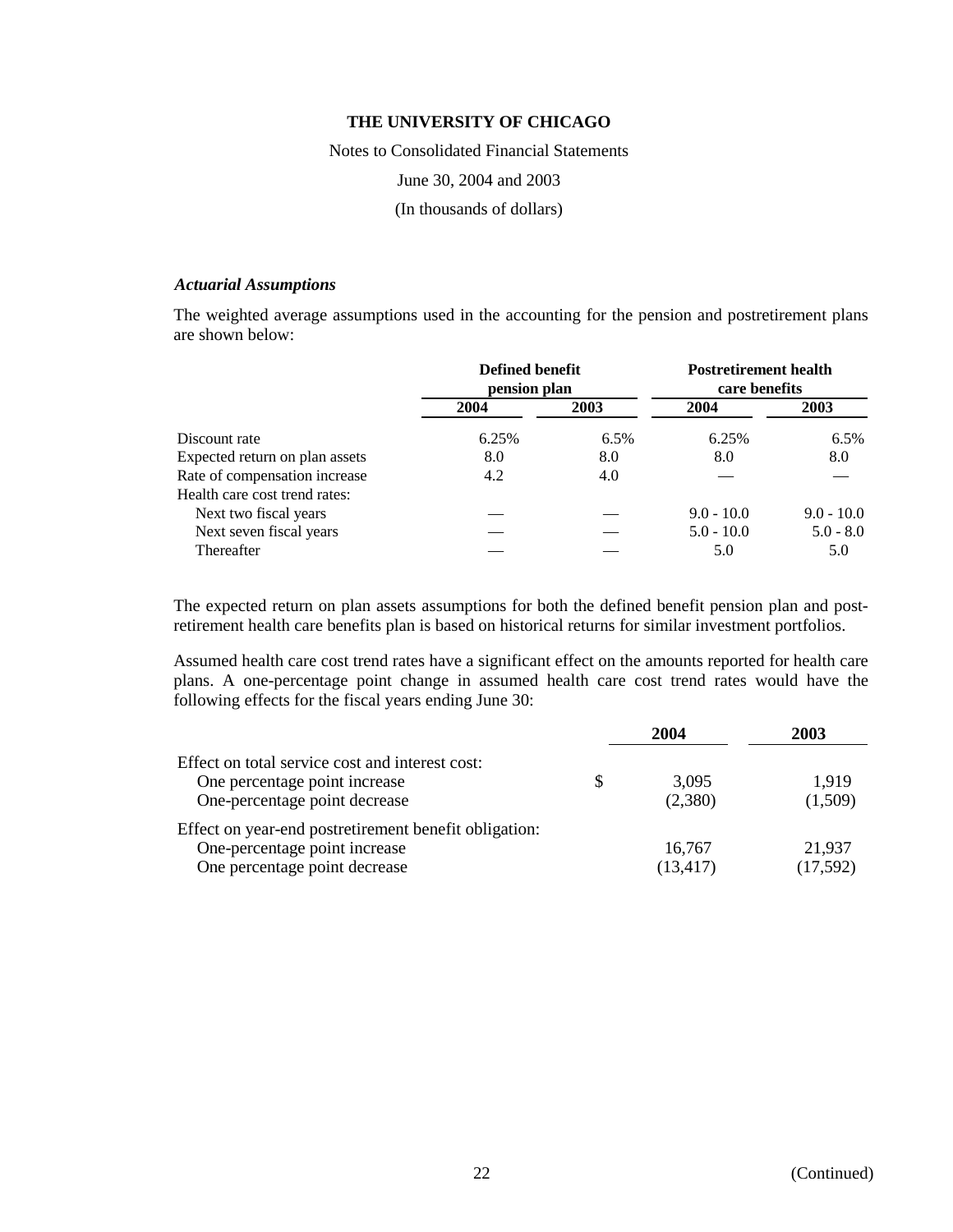Notes to Consolidated Financial Statements

June 30, 2004 and 2003

(In thousands of dollars)

#### *Plan Assets*

Weighted-average asset allocations by asset category are as follows:

|                               | Defined benefit<br>pension plan |          | <b>Postretirement health</b><br>care benefits |             |  |
|-------------------------------|---------------------------------|----------|-----------------------------------------------|-------------|--|
|                               | 2004                            | 2003     | 2004                                          | 2003        |  |
| Domestic public equities      | 66 %                            | 66 %     | 52 %                                          | 52<br>$\%$  |  |
| International public equities | 21                              | 21       |                                               |             |  |
| Fixed income                  | 13                              | 13       | 48                                            | 48          |  |
|                               | 100<br>$\%$                     | 100<br>% | 100 %                                         | 100<br>$\%$ |  |

Plan assets for the defined benefit pension plan are managed through the Teachers Insurance and Annuity Association and College Retirement Equities Fund. The target asset allocation of 65% domestic public equities, 20% international public equities, and 15% fixed income securities is meant to result in a favorable long-term rate of return from a diversified portfolio of equity and fixed income investments. Plan assets for the postretirement health care benefit plan are managed by the University and have a target asset allocation of 50% domestic public equities and 50% fixed income securities. Typical health plans have high and variable cash needs. The asset allocation targets reflect the assumption that cash flow out of plan assets is not expected in the short-term.

#### *Contributions*

The University expects to make a contribution of \$10,729 to its postretirement health care plan and no contribution to its defined benefit pension plan in fiscal 2005.

#### *Estimated Future Benefits Payments*

The following benefit payments, which reflect expected future service, are expected to be paid for each of the fiscal years ending June 30:

| <b>Fiscal year</b> | <b>Defined</b><br>benefit<br>pension<br>plan | <b>Postretirement</b><br>health care<br>benefits |
|--------------------|----------------------------------------------|--------------------------------------------------|
| 2005               | \$<br>16,454                                 | 3,970                                            |
| 2006               | 16,203                                       | 4,202                                            |
| 2007               | 17,215                                       | 4,522                                            |
| 2008               | 17,932                                       | 4,764                                            |
| 2009               | 18,990                                       | 5,000                                            |
| 2010-2014          | 113,331                                      | 29,169                                           |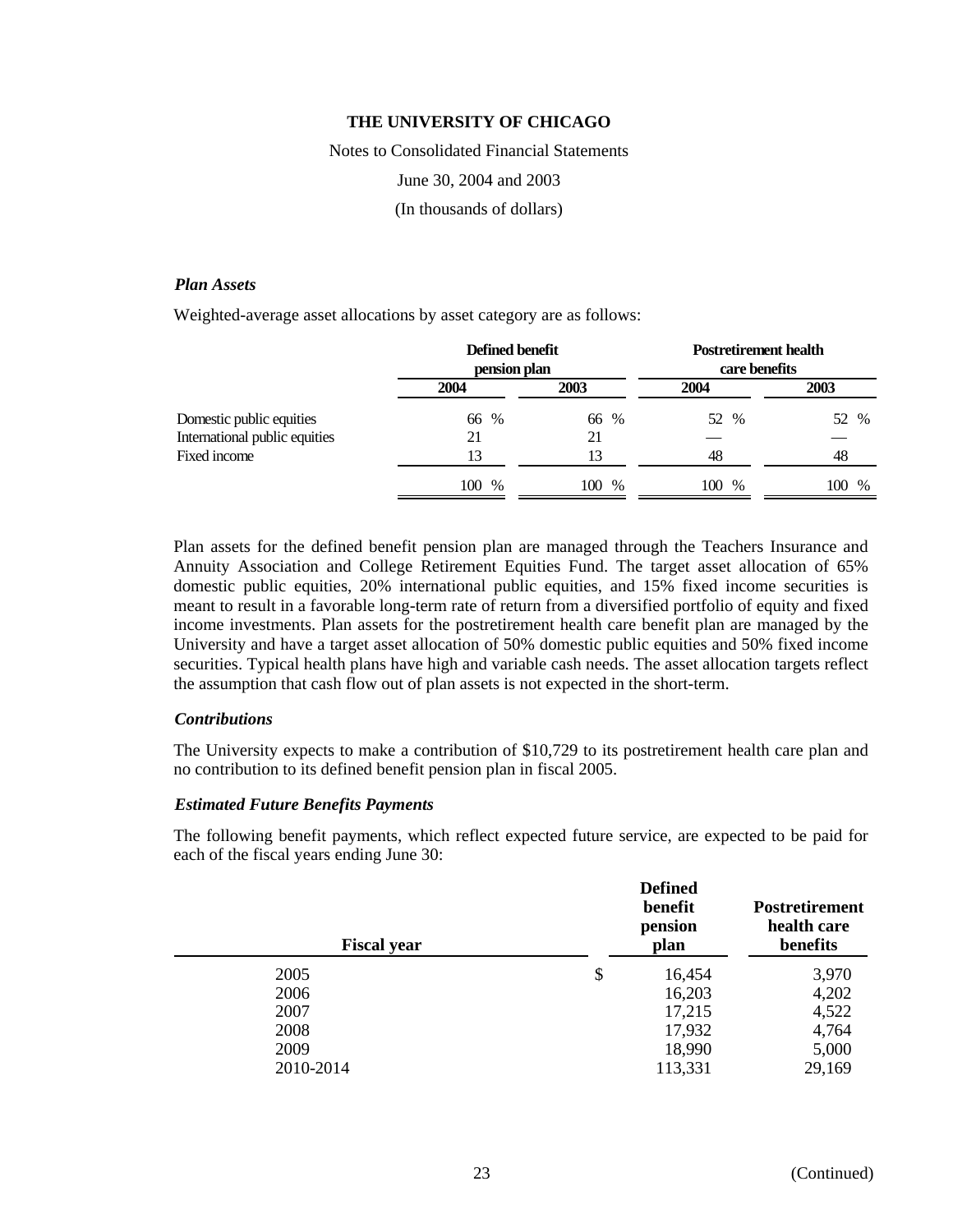Notes to Consolidated Financial Statements June 30, 2004 and 2003 (In thousands of dollars)

#### *Prescription Drug Act*

The Medicare Prescription Drug, Improvement and Modernization Act of 2003 (the Act) was signed into law in December 2003. The accumulated postretirement benefit obligation and costs disclosed above do not include the economic impact, if any, associated with the federal subsidy provided by the Act. The University is still in the process of reviewing the impact of the Act in order to conclude whether the benefits provided by the postretirement welfare plans are actuarially equivalent to Medicare Part D under the Act.

## *Curtailed Pension Plan*

Prior to its sale by the Hospitals in June 2002, Weiss Memorial Hospital maintained a separate noncontributory defined benefit pension plan covering substantially all their employees. Effective June 3, 2002, the Hospitals assumed sponsorship of the Weiss benefit plan. Prior to assumption of the benefit plan, Weiss curtailed the plan by freezing participation and benefit accruals. At June 30, 2004 and 2003, the accumulated benefit obligation for the plan exceeded the plan's assets thus creating an unfunded accumulated benefit obligation requiring the recording of a minimum pension liability adjustment of \$5,984 and \$9,159 at June 30, 2004 and 2003, respectively.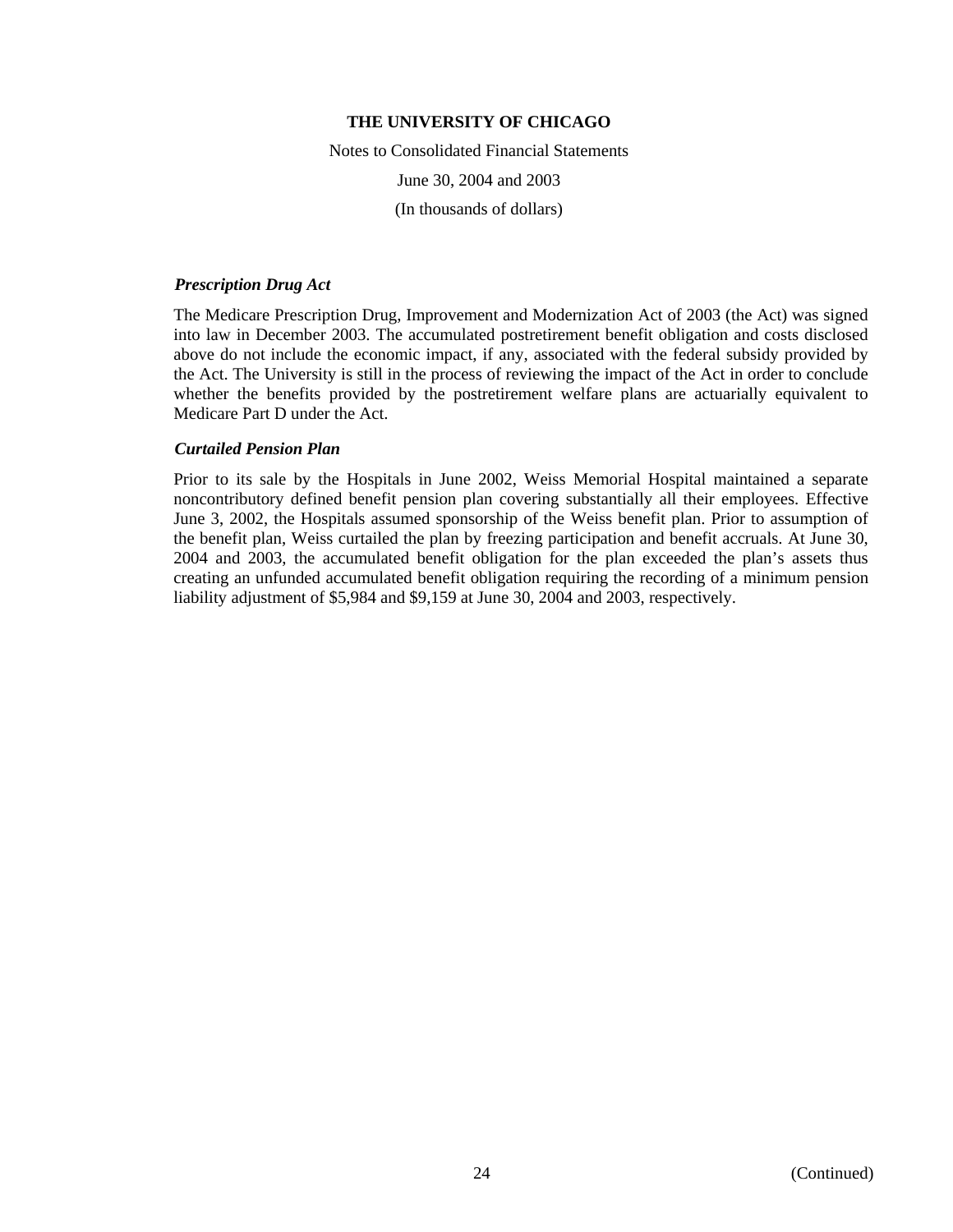Notes to Consolidated Financial Statements

June 30, 2004 and 2003

(In thousands of dollars)

## **(12) Functional Classification of Expenses**

Expenses by functional classification for the years ended June 30, 2004 and 2003 are shown below:

|                                             | 2004            | 2003      |
|---------------------------------------------|-----------------|-----------|
| University:                                 |                 |           |
| Academic and research:                      |                 |           |
| Instruction                                 | \$<br>520,736   | 496,793   |
| Research                                    | 185,930         | 176,311   |
| Auxiliary enterprises                       | 122,763         | 116,830   |
| Library                                     | 17,506          | 15,468    |
| Student services                            | 33,708          | 28,000    |
| Operation and maintenance of physical plant | 89,687          | 71,408    |
| Depreciation                                | 63,381          | 53,213    |
| Interest on notes and bonds                 | 22,017          | 22,596    |
| Total academic and research                 | 1,055,728       | 980,619   |
| Administration:                             |                 |           |
| Institutional support                       | 113,512         | 85,590    |
| Operation and maintenance of physical plant | 4,341           | 3,253     |
| Depreciation                                | 5,254           | 5,197     |
| Interest on notes and bonds                 | 722             | 1,740     |
| Total administration                        | 123,829         | 95,780    |
| <b>Total University</b>                     | 1,179,557       | 1,076,399 |
| Hospitals:                                  |                 |           |
| Hospital services                           | 670,519         | 622,518   |
| Total                                       | \$<br>1,850,076 | 1,698,917 |

The University's primary program services are instruction and research. Expenses reported as auxiliary enterprises, library, and student services are incurred in support of these primary program activities.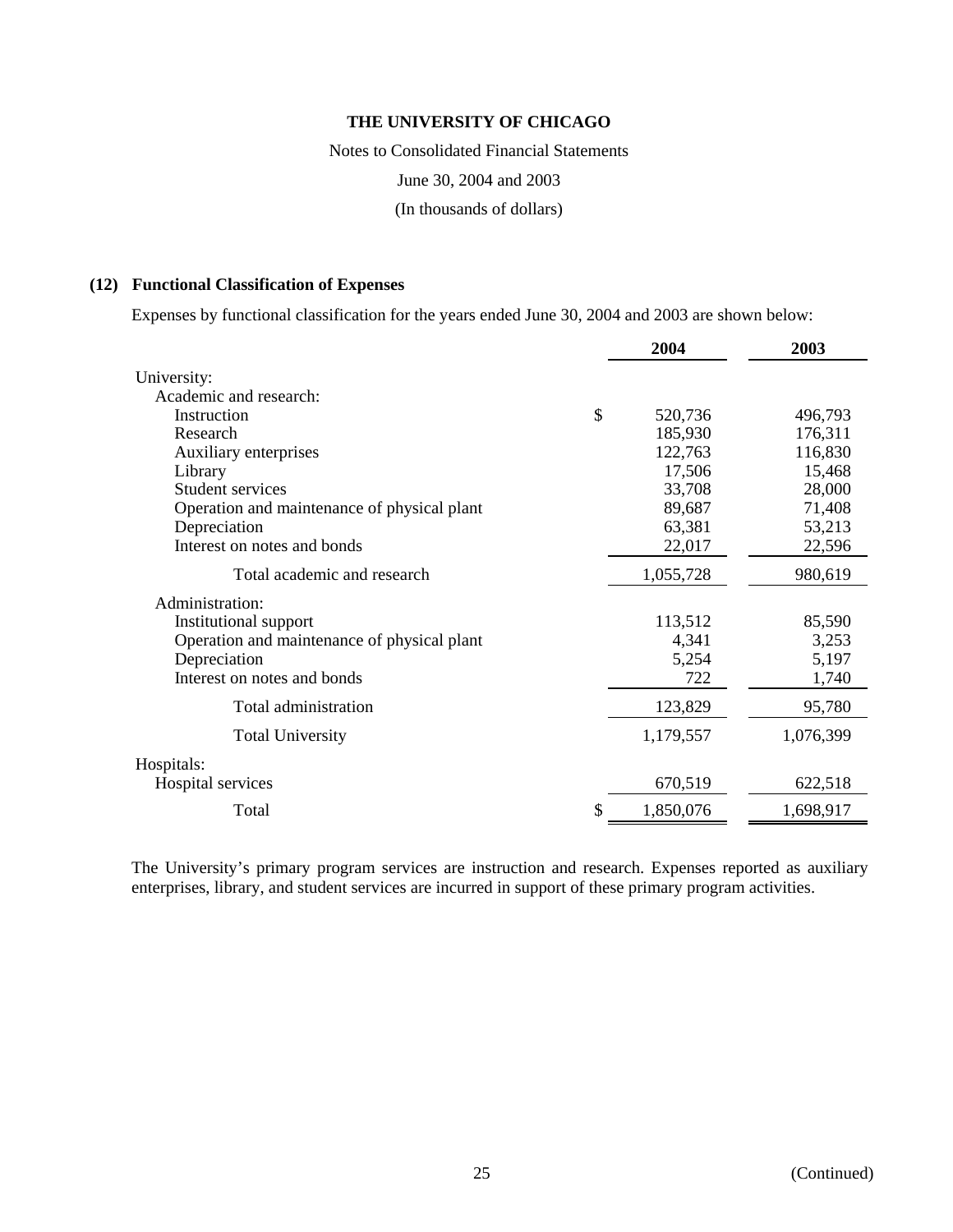Notes to Consolidated Financial Statements June 30, 2004 and 2003 (In thousands of dollars)

#### **(13) Affiliated Organizations**

The University has an ongoing relationship with the National Opinion Research Center (NORC), a not-for-profit organization that conducts research in the public interest primarily for various federal agencies. The majority of NORC's board of trustees are faculty members or officers of the University. Program related revenue for the years ended December 31, 2003 and 2002 was \$65,267 and \$59,991, respectively. Unrestricted net assets at December 31, 2003 and 2002 were \$5,982 and \$4,047, respectively. In addition, the University has guaranteed \$2,448 of NORC's debt. Consolidation of this not-for-profit organization is not required because the University does not have both control and an economic interest.

The University operates Argonne National Laboratory under a contract with the U.S. Department of Energy, which provides for the payment of a fixed management allowance and an additional fee based on performance judged against established measures. The expenditures under this contract and the related reimbursements of \$543,704 in fiscal year 2004 and \$527,553 in fiscal year 2003 are not included in the consolidated statements of activities. Also, net assets relating to Argonne National Laboratory are owned by the United States government and, therefore, are not included in the consolidated balance sheets.

## **(14) Contingencies**

Various lawsuits, claims, and other contingent liabilities arise in the ordinary course of the University's education, research, and health care activities. In the opinion of management, all such matters have been adequately provided for, are without merit, or are of such kind that if disposed of unfavorably, would not have a material adverse effect on the consolidated financial position of the University.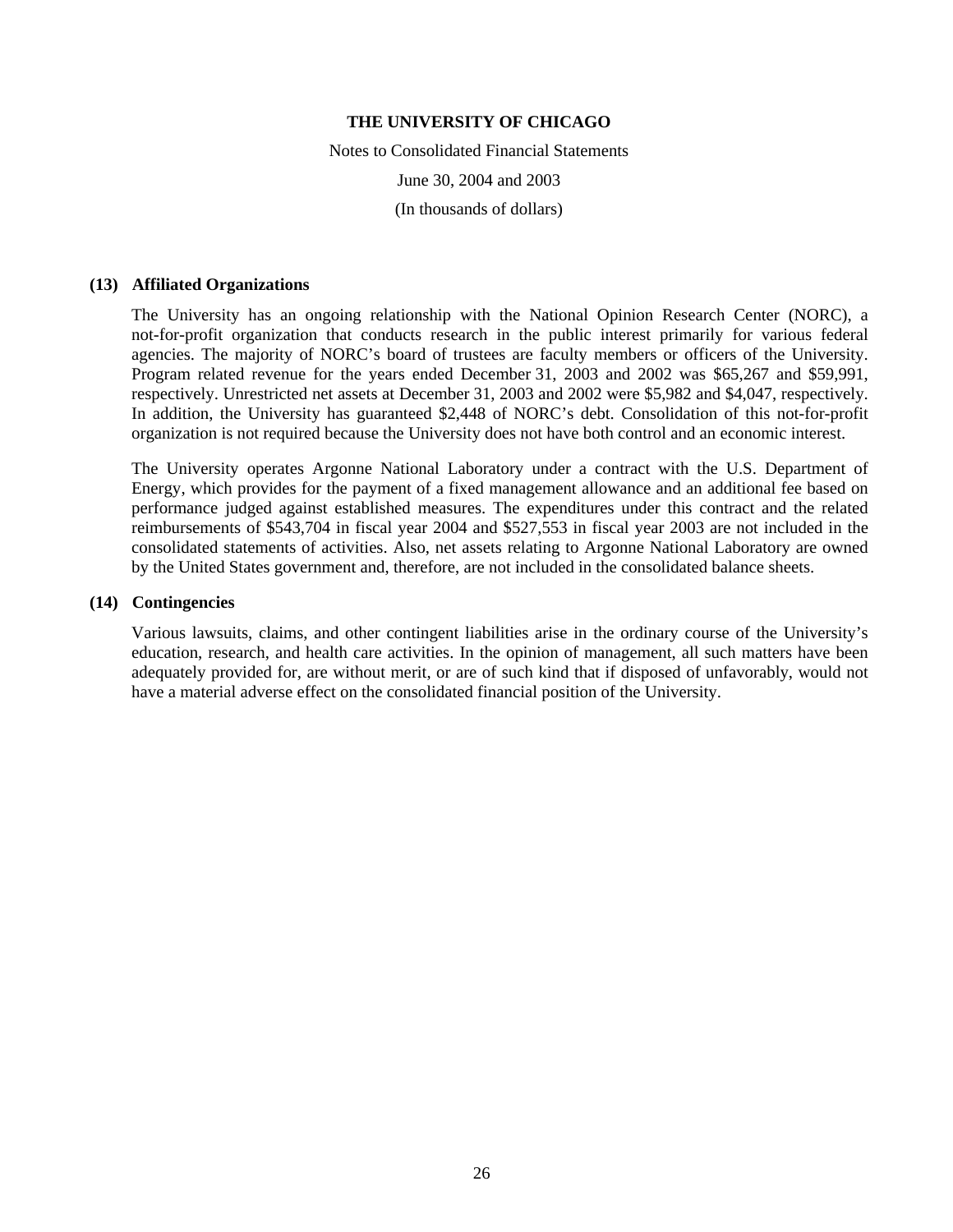## **Schedule 1**

# **THE UNIVERSITY OF CHICAGO**

# Statements of Activities Information – University

# Years ended June 30, 2004 and 2003

# (In thousands of dollars)

|                                           | 2004          | 2003       |
|-------------------------------------------|---------------|------------|
| Changes in unrestricted net assets:       |               |            |
| Operating:                                |               |            |
| Revenue:                                  |               |            |
| Tuition and fees – gross                  | \$<br>393,186 | 364,765    |
| Less:                                     |               |            |
| Undergraduate student aid                 | (43, 223)     | (37, 777)  |
| Graduate student aid                      | (122, 940)    | (114, 881) |
| Tuition and fees – net                    | 227,023       | 212,107    |
| Government grants and contracts           | 286,350       | 254,338    |
| Private gifts, grants, and contracts      | 83,948        | 88,584     |
| Endowment payout                          | 179,379       | 168,312    |
| Earnings on other investments             | 4,406         | 11,779     |
| Patient care                              | 147,211       | 150,246    |
| Auxiliaries                               | 160,387       | 143,157    |
| Other income                              | 118,226       | 99,006     |
| Total operating revenue                   | 1,206,930     | 1,127,529  |
| Expenses:                                 |               |            |
| Compensation:                             |               |            |
| Academic salaries                         | 311,348       | 299,860    |
| <b>Staff salaries</b>                     | 275,118       | 266,739    |
| <b>Benefits</b>                           | 130,086       | 118,648    |
| Total compensation                        | 716,552       | 685,247    |
| Other operating expenses:                 |               |            |
| Utilities, alterations, and repairs       | 32,777        | 28,195     |
| Depreciation                              | 68,635        | 58,410     |
| Interest                                  | 22,739        | 24,336     |
| Supplies, services, and other             | 314,109       | 264,270    |
| Insurance                                 | 24,745        | 15,941     |
| Total other operating expenses            | 463,005       | 391,152    |
| Total operating expenses                  | 1,179,557     | 1,076,399  |
| Excess of operating revenue over expenses | 27,373        | 51,130     |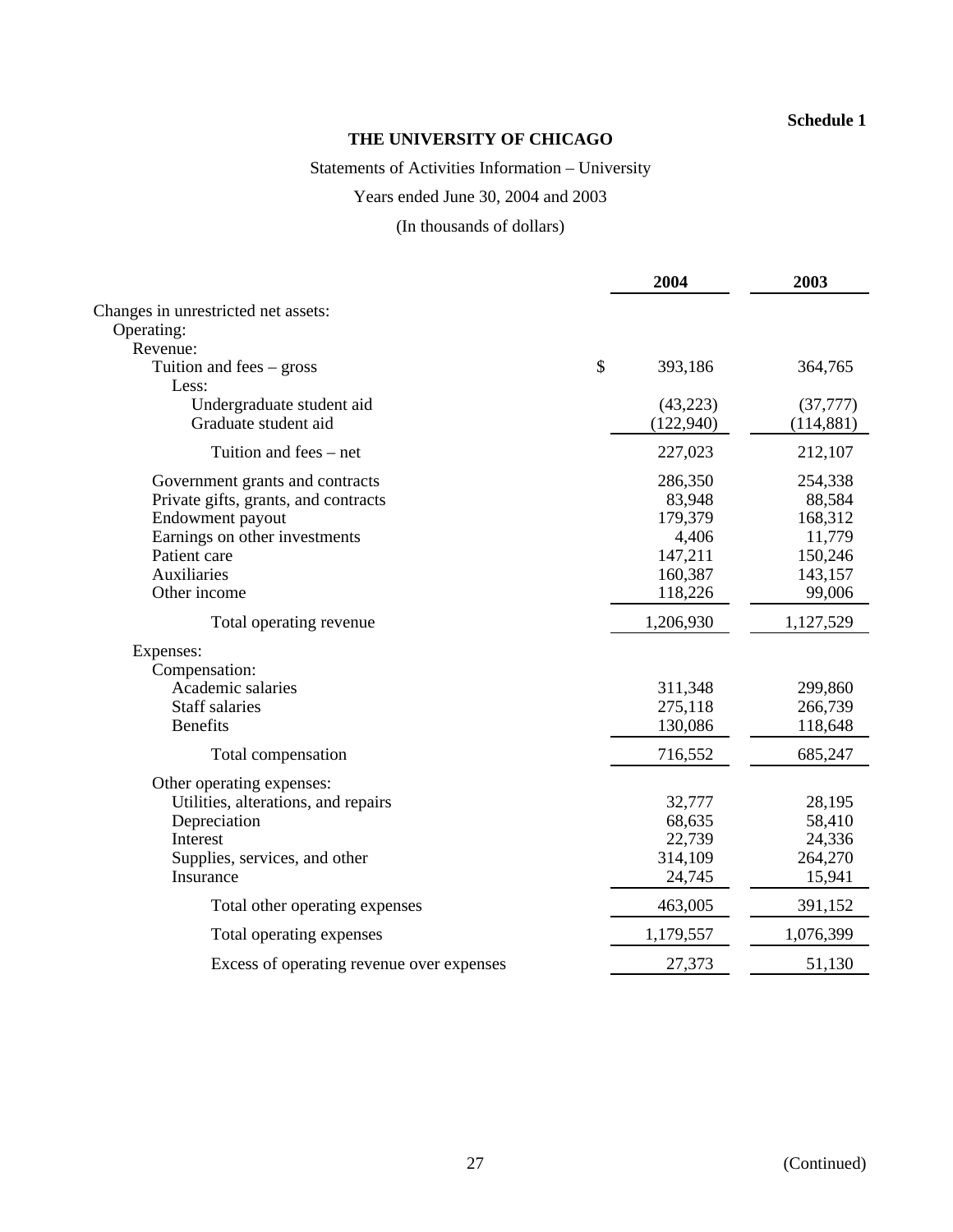## **Schedule 1, Cont.**

# **THE UNIVERSITY OF CHICAGO**

# Statements of Activities Information – University

# Years ended June 30, 2004 and 2003

# (In thousands of dollars)

|                                                                                                                               |               | 2004                                | 2003                                |
|-------------------------------------------------------------------------------------------------------------------------------|---------------|-------------------------------------|-------------------------------------|
| Changes in unrestricted net assets:<br>Nonoperating:                                                                          |               |                                     |                                     |
| Investment gains (losses)<br>Minimum pension liability adjustment<br>Other, net                                               | $\mathcal{S}$ | 312,098<br>62,499<br>(9,731)        | (81, 801)<br>(62, 499)<br>(30, 494) |
| Change in unrestricted net assets from<br>nonoperating activities                                                             |               | 364,866                             | (174, 794)                          |
| Increase (decrease) in unrestricted net assets                                                                                |               | 392,239                             | (123, 664)                          |
| Changes in temporarily restricted net assets:<br>Private gifts<br>Endowment payout<br>Investment gains<br>Other, net          |               | 43,266<br>225<br>1,925<br>(45, 124) | 43,609<br>192<br>234<br>(34, 880)   |
| Increase in temporarily restricted net assets                                                                                 |               | 292                                 | 9,155                               |
| Changes in permanently restricted net assets:<br>Private gifts<br>Endowment payout<br>Investment gains (losses)<br>Other, net |               | 45,357<br>2,244<br>3,131<br>10,328  | 29,431<br>2,019<br>(1,041)<br>3,985 |
| Increase in permanently restricted net assets                                                                                 |               | 61,060                              | 34,394                              |
| Increase (decrease) in net assets                                                                                             |               | 453,591                             | (80, 115)                           |
| Net assets at beginning of year                                                                                               |               | 3,735,249                           | 3,815,364                           |
| Net assets at end of year                                                                                                     | S             | 4,188,840                           | 3,735,249                           |

See accompanying independent auditors' report.